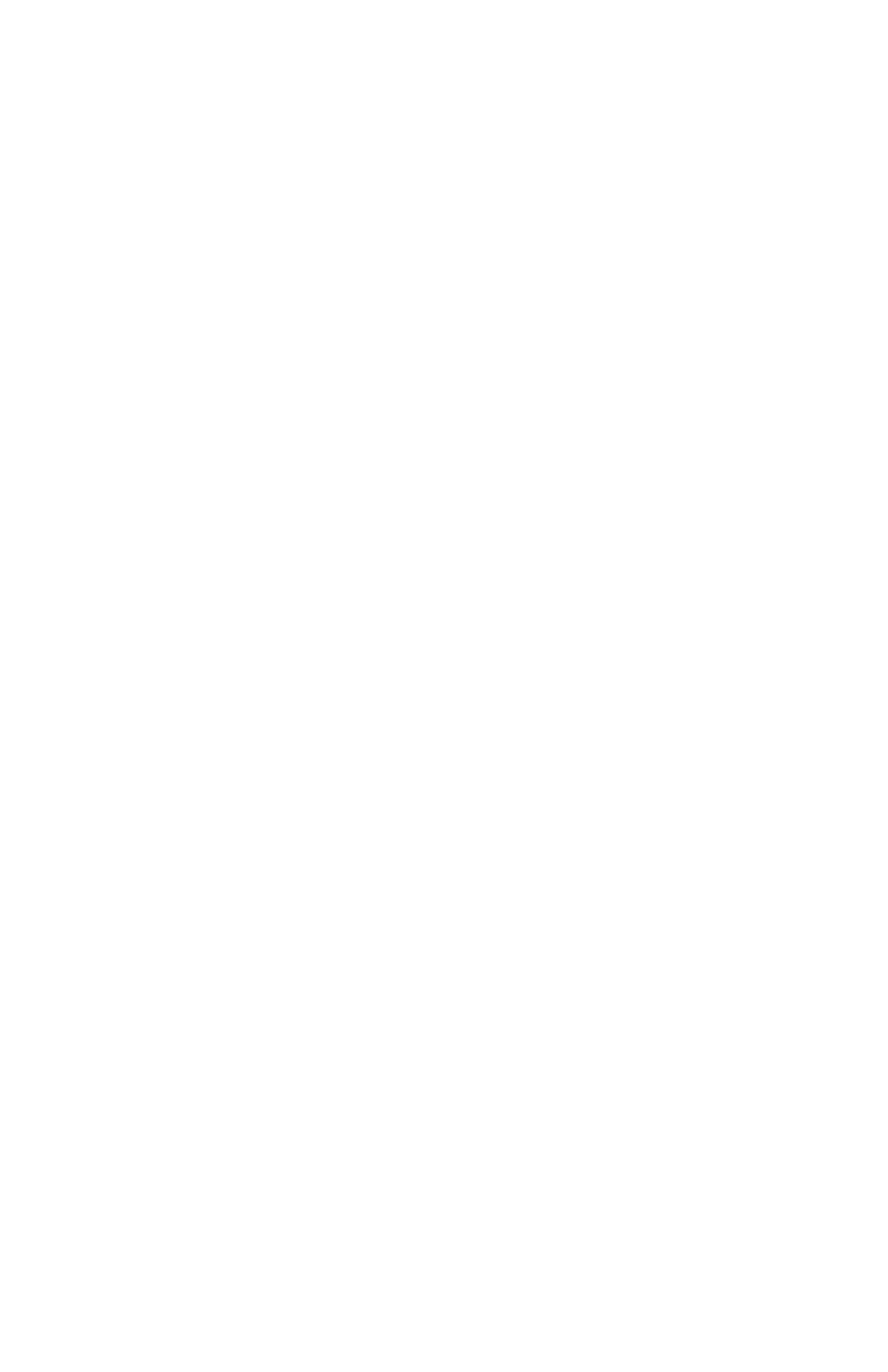*Stars of Life*



Eb Muncy Chair, Board of Directors California Ambulance Association

**COMPONTIFY COMPONENT CONTROVERENCE CONTROLLET CONTROLLET CONTROLLET CONTROLLET CONTROLLET CONTROLLET CONTROLLET CONTROLLET CONTROLLET CONTROLLET CONTROLLET CONTROLLET CONTROLLET CONTROLLET CONTROLLET CONTROLLET CONTROLLET** ongratulations to all of our 2016 Stars of Life. Your from a single heroic incident or a careerlong performance record, demonstrate that you have shown the spirit and commitment that it takes to be the best of the best.

Too often the work of our paramedics, EMTs, emergency medical dispatchers, and other key support personnel goes without notice. Neither the public nor the media get the opportunity to see the contribution each of you makes to ensure that highly specialized pre-hospital medical care is delivered day in and day out to the communities you serve. The single common thread that links you all here today is that you do not do it for the money or the glory, you do it because you love it.

Today, you had the opportunity to meet with your assembly members and/ or state senators. I am hopeful you found it to be a positive and informative experience. The California Ambulance Association is working hard to secure increased reimbursement for the services

we provide to California's over 10 million Medi-Cal beneficiaries. We also advocate for you in the regulatory process working to ensure that proposed changes in education, training, equipment, or other areas that impact your work environment are fair, practical and necessary. Your first-hand experience as EMS professionals is a message that will resonate with our legislators.

Let us not forget our generous sponsors of this year's Stars of Life Celebration, for without their support, this event would not have been possible. Thank you American Legion Post #108 Ambulance, Bound Tree Medical, DerManouel Insurance Group, Hall Ambulance Service, Inc., King American Ambulance, Life-Assist, Inc., Medic Ambulance Service, Paramedics Plus and San Luis Ambulance.

Lastly, we are honored to have Assemblymember Freddie Rodriguez and EMSAAC President & EMS Director of the Central California EMS Agency, Daniel Lynch as our special guests at this event.

Tonight we celebrate you, the private ambulance industry's Stars of Life. We thank you for your commitment to your patients, co-workers, companies and communities you serve. **THE** 

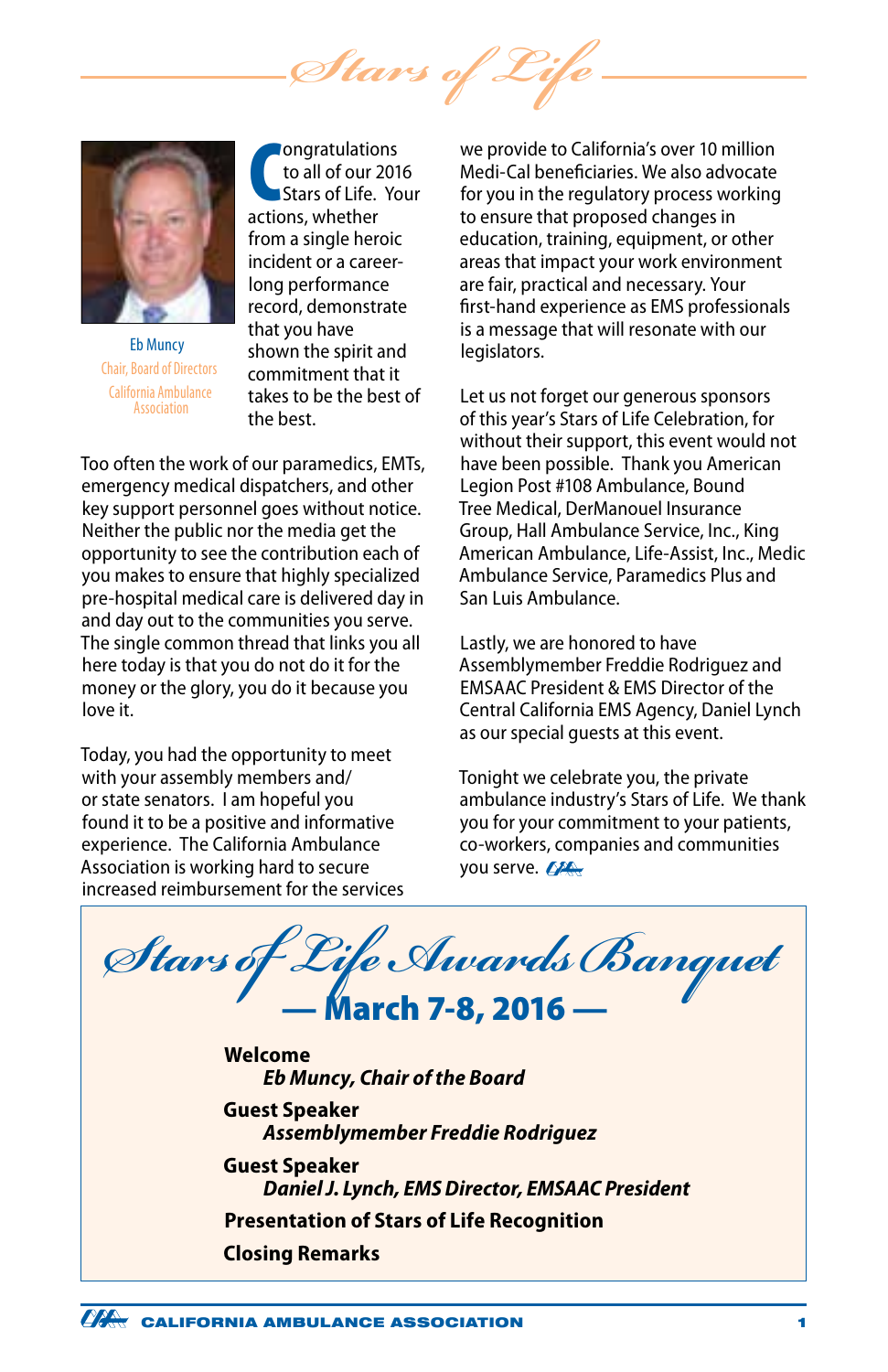*Stars of Life*

# *Thank You Sponsors!*

















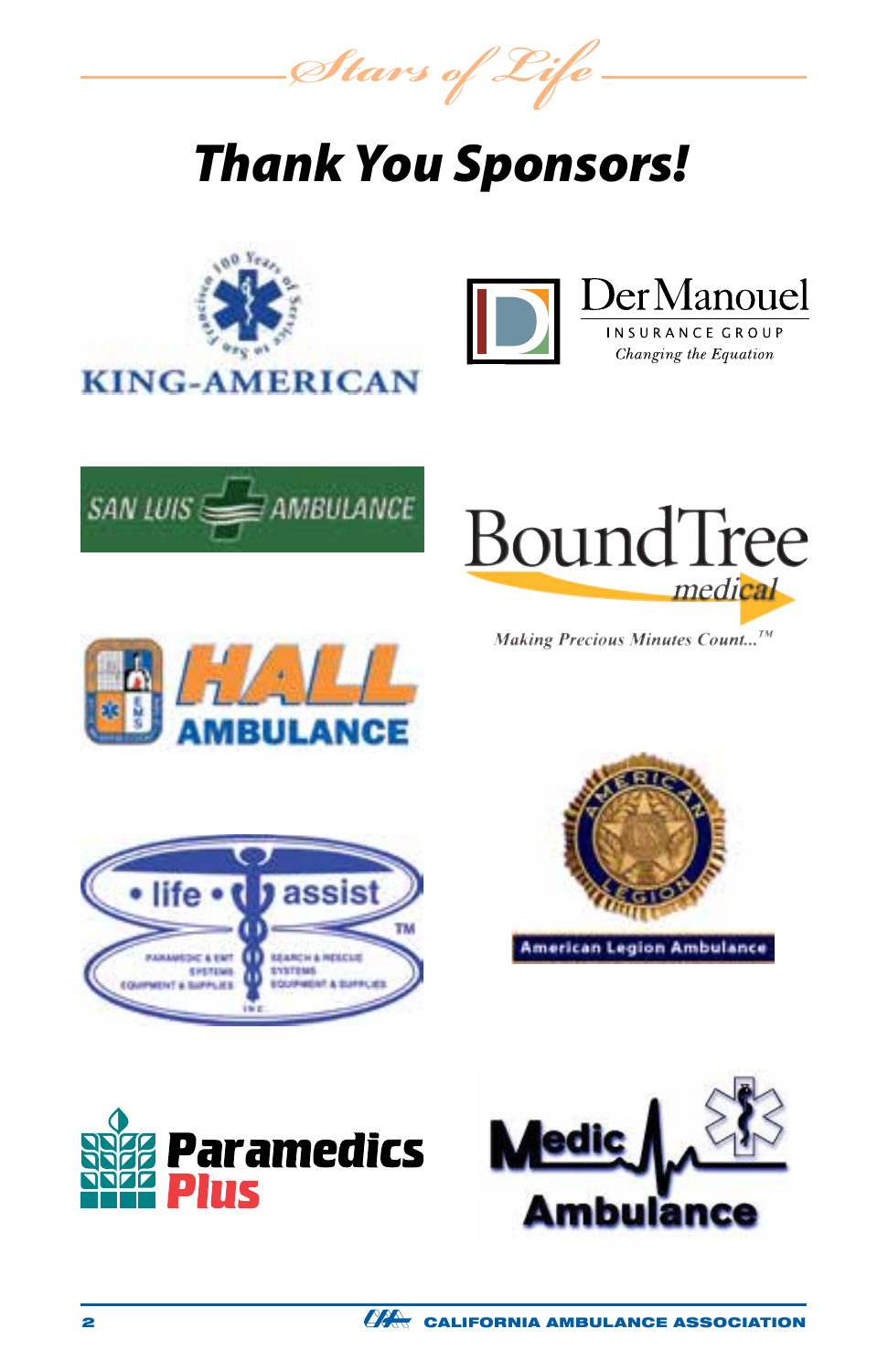*Stars of Life*

# Freddie Rodriguez *Assemblymember, 52nd Assembly District*



Born and raised in the City of Pomona, Freddie Rodriguez has dedicated his life to serving his community. He has worked as an Emergency Medical Technician (EMT) in the San Gabriel Valley for over 29 years.

As an EMT, Freddie was awarded the California Star of Life award, for his outstanding community volunteer contributions and lifesaving rescues. In 2005, Freddie journeyed to Louisiana, Mississippi, and Texas to help the victims of Hurricanes Katrina and Rita.

Freddie was elected twice to the Pomona City Council. On the City Council, Freddie helped improve public safety, expanded Neighborhood Watch programs, created new jobs as a result of the economic development

projects he championed, and delivered balanced budgets while protecting city services during tough economic times. He led the effort to restore firefighting positions in Pomona, ensuring that each shift was fully staffed and that firefighters were properly equipped to respond to fire and emergency calls.

A leader in helping jumpstart the local economy, Freddie brought together community and business leaders to help revitalize downtown Pomona, generate new economic investment, and create new jobs.

Freddie lives in Pomona with his wife Michelle. They have four children, Desirae, Freddie Jr., Vincent, and Selena, and two grandchildren, Jayden and Jacob. Their son, Vincent, currently serves as a Deputy Sheriff for the Los Angeles County Sheriff's Department.

# Daniel J. Lynch, EMS Director, EMSAAC President *Central California Emergency Medical Services Agency*



Dan Lynch has been involved in Emergency Medical Services for 33 years. He is currently the EMS Director for the Central California EMS Agency, which oversees the provision of Emergency Medical Services in Fresno, Kings,

Madera and Tulare Counties. In March 2015, he was elected as President of the EMS Administrators Association of California.

Dan has been an EMT, EMT-II and a paramedic. He has served several years in the public and private administration of emergency ambulance services in Fresno, Madera and San Diego Counties. For the past 20 years, he has been working for the County of Fresno Public Health Department as the EMS Director.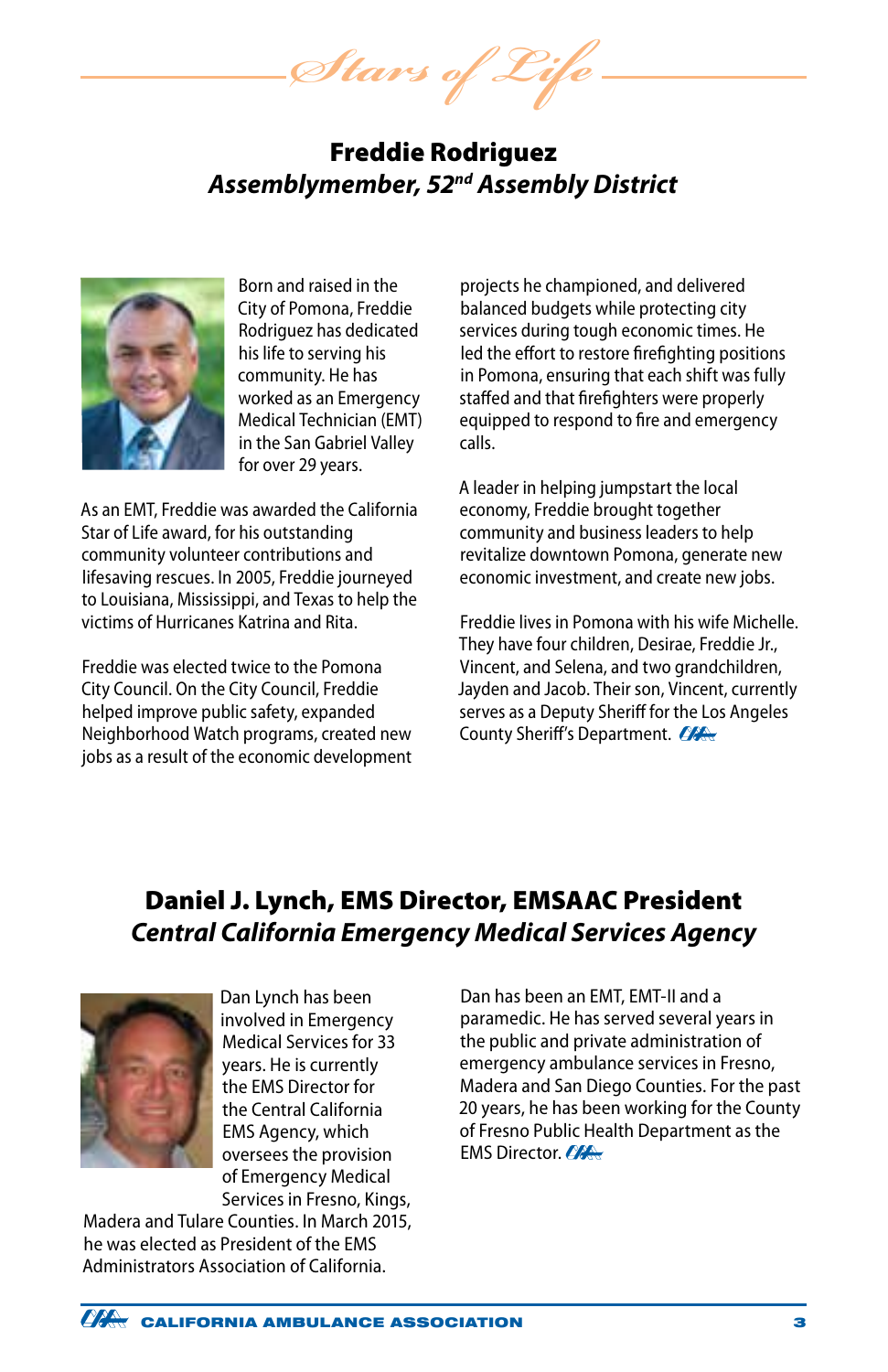*Stars of* 



Jason Achterberg *Hall Ambulance Service, Inc. Bakersfield*

#### Jason Achterberg Paramedic

Paramedic Jason Achterberg started his career at Hall Ambulance in September 2010. He currently works night shifts in the Bakersfield 911 system. He also serves as a Field Training Officer.

On Saturday, January 16, San Juana Bayar was at the Bakersfield Eagles Club celebrating her retirement from county service with friends and family. She had complained of not feeling well earlier in the evening. Just before 8:00 pm she suffered a sudden cardiac arrest. When Paramedic Achterberg and his partners, EMT Adrianna Neal, and EMT trainee Enrique Puente arrived, they found Bakersfield firefighters on scene performing CPR. The AED had shocked twice with no change. CPR continued while the crew deployed their equipment. Paramedic Achterberg defibrillated the patient, completed a successful intubation and started an IV and administered medications. During transport to the emergency department, an organized rhythm returned with pulses and the patient started to breathe on her own.

Paramedic Achterberg, EMT Neal, and EMT Puente were awarded the Hall Ambulance Star of Life and now a California Ambulance Association Star of Life for their efforts, which saved a life.





Terry Adams *Hall Ambulance Service, Inc. Bakersfield*

#### Terry Adams Manager, Facilities Maintenance Division

Terry Adams started his tenure at Hall Ambulance in November 2001. He oversees the Facilities Maintenance Division. His crew of eighteen employees is responsible for washing, waxing and detailing more than 100 vehicles. They complete janitorial duties at more than 20 buildings used to support ambulance response to more than 90% of Kern County.

His knowledge is equal to a general contractor with expertise in mechanical, electrical, air conditioning and plumbing allowing Hall Ambulance to complete most repairs without using outside contractors. Terry and his staff respond 24/7/365 to any building maintenance need. Whether a power outage from a storm or an air conditioner out during 110-degree days, Terry and his staff are there to mitigate the problem and keep EMTs, paramedics and support staff as comfortable as possible.

Harvey L. Hall, founder and president of Hall Ambulance, created a new award for 2015. Terry Adams was the first to receive this award in recognition of his strong leadership and commitment to excellence. The Founder's Award for Excellence in Management, includes a California Ambulance Association Star of Life nomination.

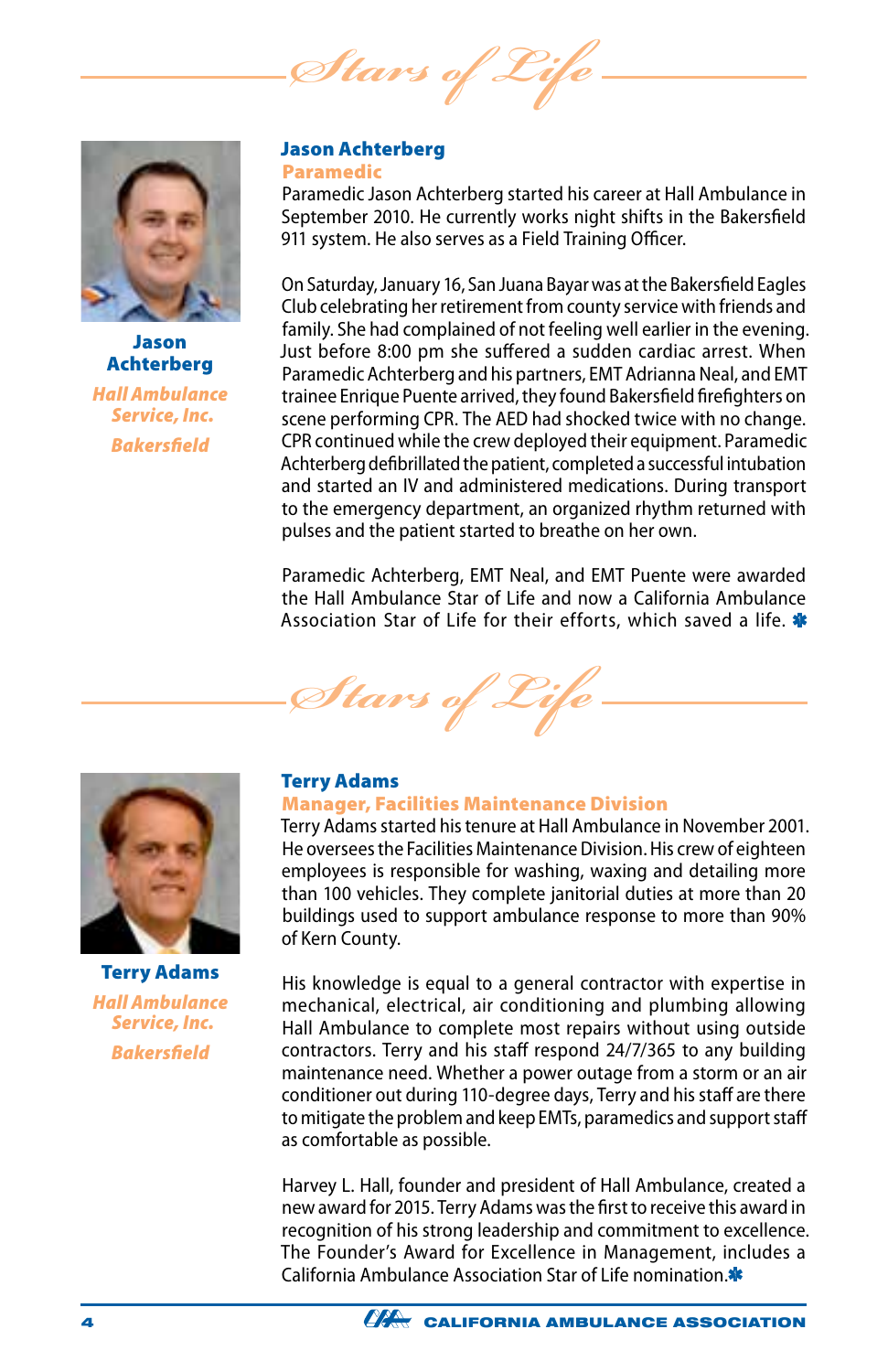Stars of



Erlinda Aguilar *King-American Ambulance San Francisco*

#### Erlinda Aguilar Billing Department

Erlinda started in the billing department of King American Ambulance in 2003. She has been instrumental in training new hires into the billing department. Erlinda is a team player and always makes sure the job is done correctly. Always thinking of others and ensuring their comfort, her peers look up to her as a mentor in both their professional and personal lives. During her personal time, Erlinda enjoys gardening, spending time with her family, cooking and is a huge San Francisco Giants and Golden State Warriors fan. Erlinda is an instrumental part of the King American team and is a leader everyone looks up to.  $*$ 





David Allard *Hall Ambulance Service, Inc. Bakersfield*

## David Allard

EMT EMT David Allard started his career at Hall Ambulance in May 2015. He currently serves in the Bakersfield 911 system.

On the morning of May 4, 2015, a Hall Ambulance Advanced Life Support Ambulance staffed by Paramedic William Jaeger, EMT Eric Castro and EMT David Allard cleared Bakersfield Memorial Hospital after dropping off a patient. They were assigned a post, or staging location, in another part of Bakersfield. As the crew approached the intersection of 34th Street and San Dimas Street, they saw a man lying on the ground. The crew stopped to check on the man. Upon examination they found the man to be unconscious, not breathing and pulseless. The crew immediately started CPR then notified the Hall Ambulance Communications Center. A Bakersfield Fire Department Engine Company was started to the scene to assist with manpower.

The crew placed defibrillation pads on his chest, along with a See Through CPR compression sensor. Paramedic Jaeger found the patient's heart in ventricular fibrillation and delivered a total of three shocks. An airway was secured, an IV was established and medications administered according to ACLS and Kern County EMS protocols.

Transport was initiated to the Emergency Department at Bakersfield Memorial Hospital. By the time the patient was delivered to the Emergency Department the patient was starting to breath on his own. Bakersfield Memorial Hospital staff took over care and after several days of cardiac care at Memorial Hospital, the patient, Dr. Jeffrey Child, was released from care and was present when the Hall Ambulance Star of Life was presented to the crew. They are nominated for a California Ambulance Association Star of Life in recognition of their quick actions that saved the life of Dr. Child.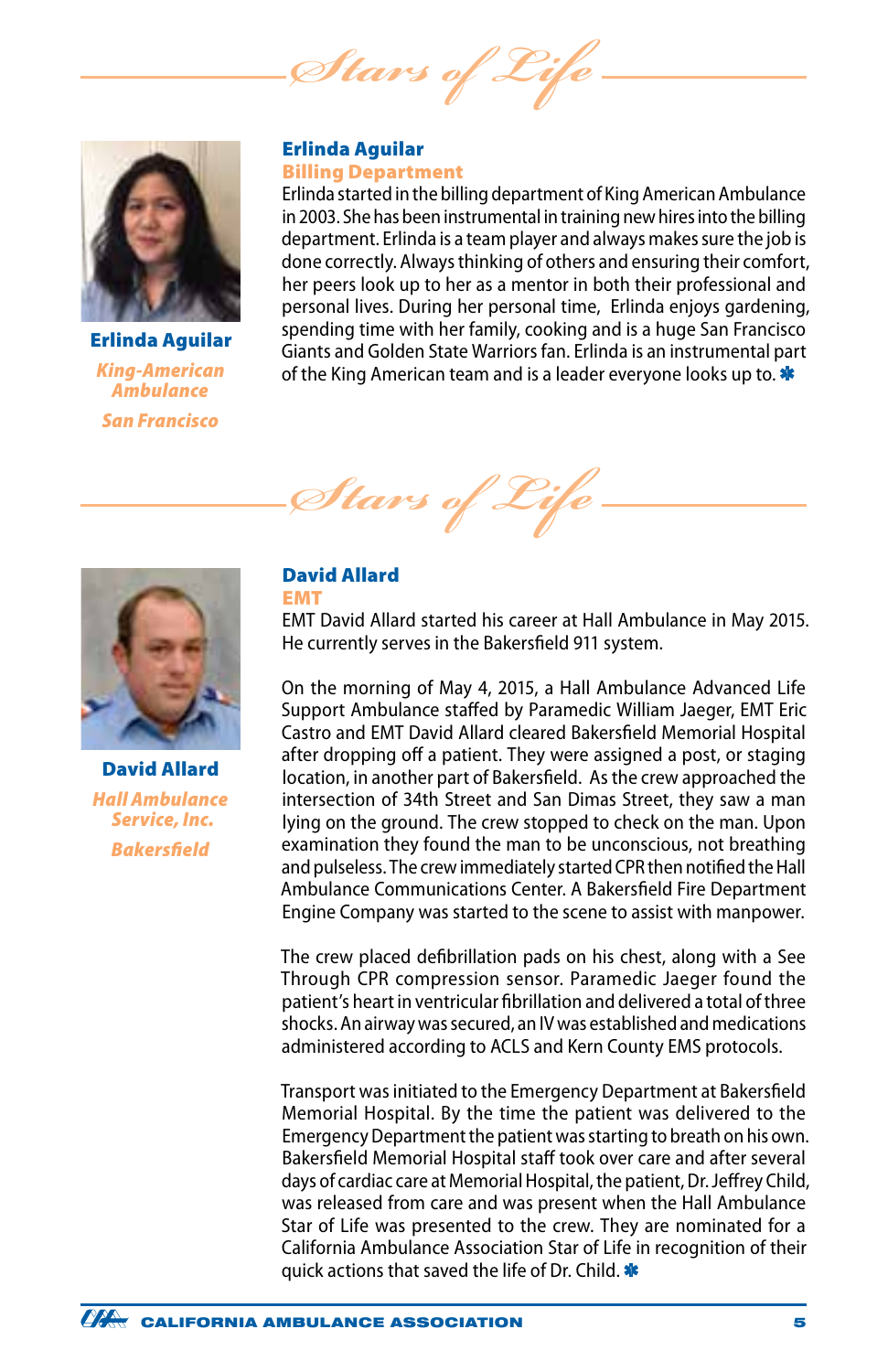Stars of



Alex Balbastro *Gold Cross Ambulance Service Banning*

#### Alex Balbastro EMT, FTO

Imperial County is mostly a rural area. Off-road enthusiasts know Imperial County for the amazing sand dunes. Individuals who like to travel like to come to Imperial for the climate as well as the mineral hot springs near by. With that being said Gold Cross Ambulance Service responds to its fair share of trauma and medical related calls.

Alex Balbastro is being recognized for his outstanding dedication and commitment to people who are in need of medical attention. He is the type of person who will drop whatever he is doing to put the needs of others first.

Alex started his journey over 24 years ago with Gold Cross. During his tenure Alex has responded to just about any kind of call that you could imagine. Whether it be a fighter jet that has crashed, a paratrooper's parachute malfunction, motor vehicle accidents, off highway vehicle wrecks in the dunes, or a variety of medical calls, if you can name it, Alex has been there done that.

As an FTO, Alex is able to utilize those life experiences to enhance the training for new employees. Alex truly enjoys his profession, as well as working with his colleagues. His dedication to family as well as the company is second to none.

*Stars of Life*



Lashika Britton *Hall Ambulance Service, Inc. Bakersfield*

#### Lashika Britton EMD

In 2015, Hall Ambulance took on the responsibility for dispatching services to 100% of ambulances operating in Kern County. The ACE accredited communications center processed more than 100,000 requests for service in 2015. All staff assigned to the communications center are certified as emergency medical dispatchers by the International Academies of Emergency Dispatch.

Lashika Britton started her career at Hall Ambulance in December 2013. She has mastered her duties in rapid fashion. In 2015, she dispatched almost 8,000 ambulances to calls and handled receiving and processing more than 8,000 requests for service. More than 800 times, she provided pre-arrival instructions to callers. She received a Quality Assurance score of 100%.

In recognition of Lashika's commitment to excellence, she was named the Hall Ambulance Dispatcher of the Year and a California Ambulance Association Star of Life.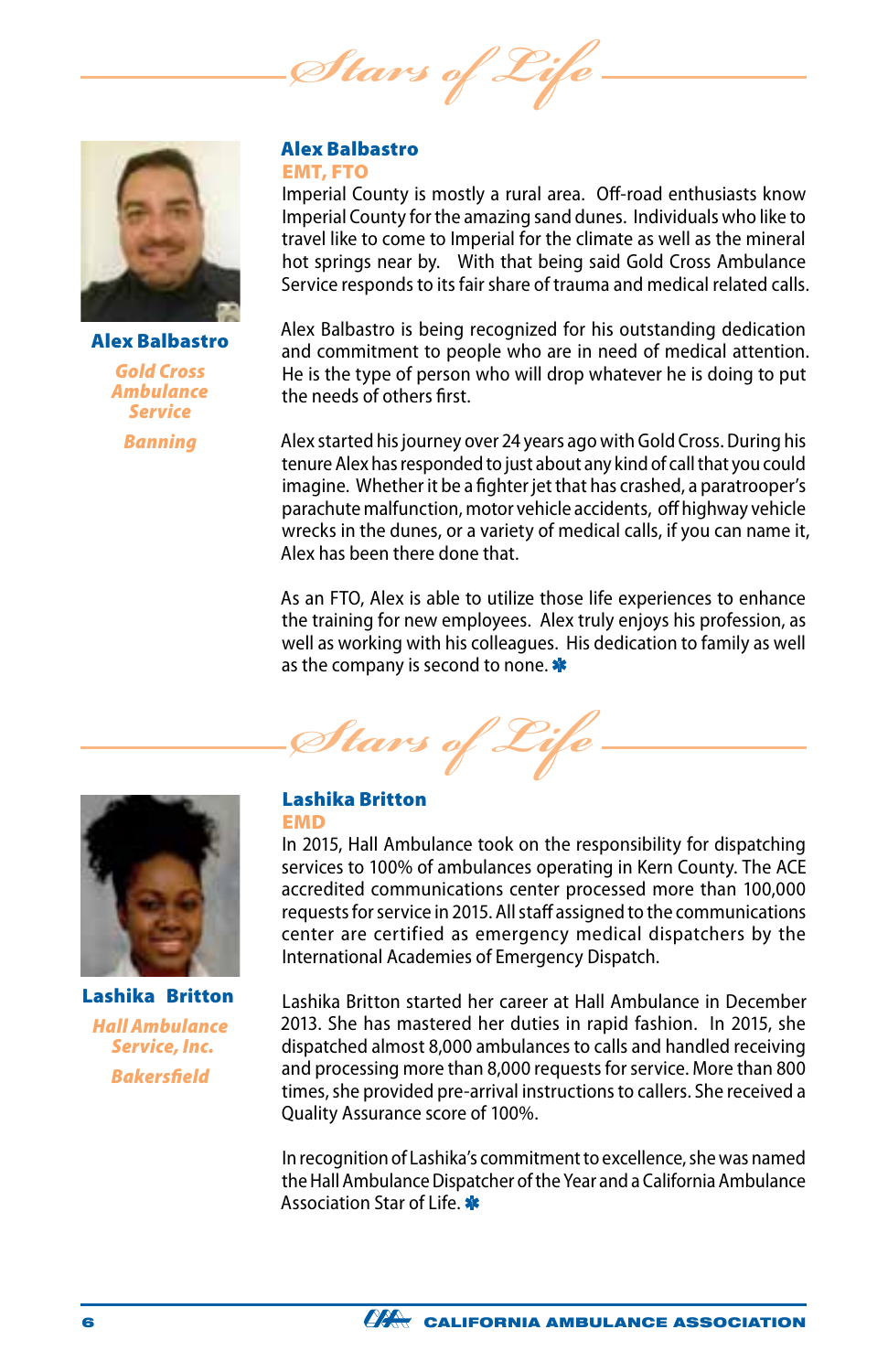*Stars of Life*



Charles Brown *Hall Ambulance Service, Inc. Bakersfield*

#### Charles Brown Paramedic

Paramedic Brown came to Hall Ambulance in June 2007. A seasoned paramedic, he previously worked for the City of Marysville and the California Department of Forestry and Fire Protection as a firefighter. He serves as a Paramedic in the far eastern edge of Kern County at the Boron station.

Charlie was nominated for a California Ambulance Association Star of Life as part of his recognition as the 2015 Hall Ambulance President's Award for Customer Service recipient. The President's Award recognizes the EMT, Paramedic or Registered Nurse that compiles the best customer satisfaction score. Hall Ambulance surveys all customers for satisfaction. The individual scores are compared against the total completed calls for a customer satisfaction score. The employee with the highest score is honored with the President's Award. This is the second time Paramedic Brown has been honored with the President's Award.



Jim Bugai *Medic Ambulance Service, Inc. Solano*

## Jim Bugai

*Stars of Life*

#### Paramedic Supervisor

Jim started his career in EMS in 1994. He was an explorer with a local fire department. He became an EMT and then, at the young age of 20, became a paramedic. Jim has been a paramedic for 14 years. He spent 8 of those years as a flight medic for Reach Air Medical, serving in many quality roles for the organization. Jim currently works as a Paramedic Supervisor for Medic Ambulance in Solano County. Jim's favorite part of his role as a supervisor, is serving as a mentor and resource for his employees. Jim is married to his wife Katie and has 3 children, Gavin, Jesse and Sophia. Jim was honored as a Star of Life in 2015 for his rapid and immediate care to a 3-year-old child who had a severe stab wound and his role during the Napa Earthquake. Jim is being recognized for his role as one of Medic Ambulance's Community Paramedics. Community Paramedicine is a new and innovative model in providing healthcare and Jim is one of only 77 community paramedics in the state. Jim dedicated many hours to mandated didactic and clinical training as part of the program, all while still performing his normal job duties as Paramedic Supervisor. Solano County is one of only 12 sites working under a ground breaking pilot program sponsored by the California EMS Authority and the California Healthcare Foundation. Great Job Jim! \*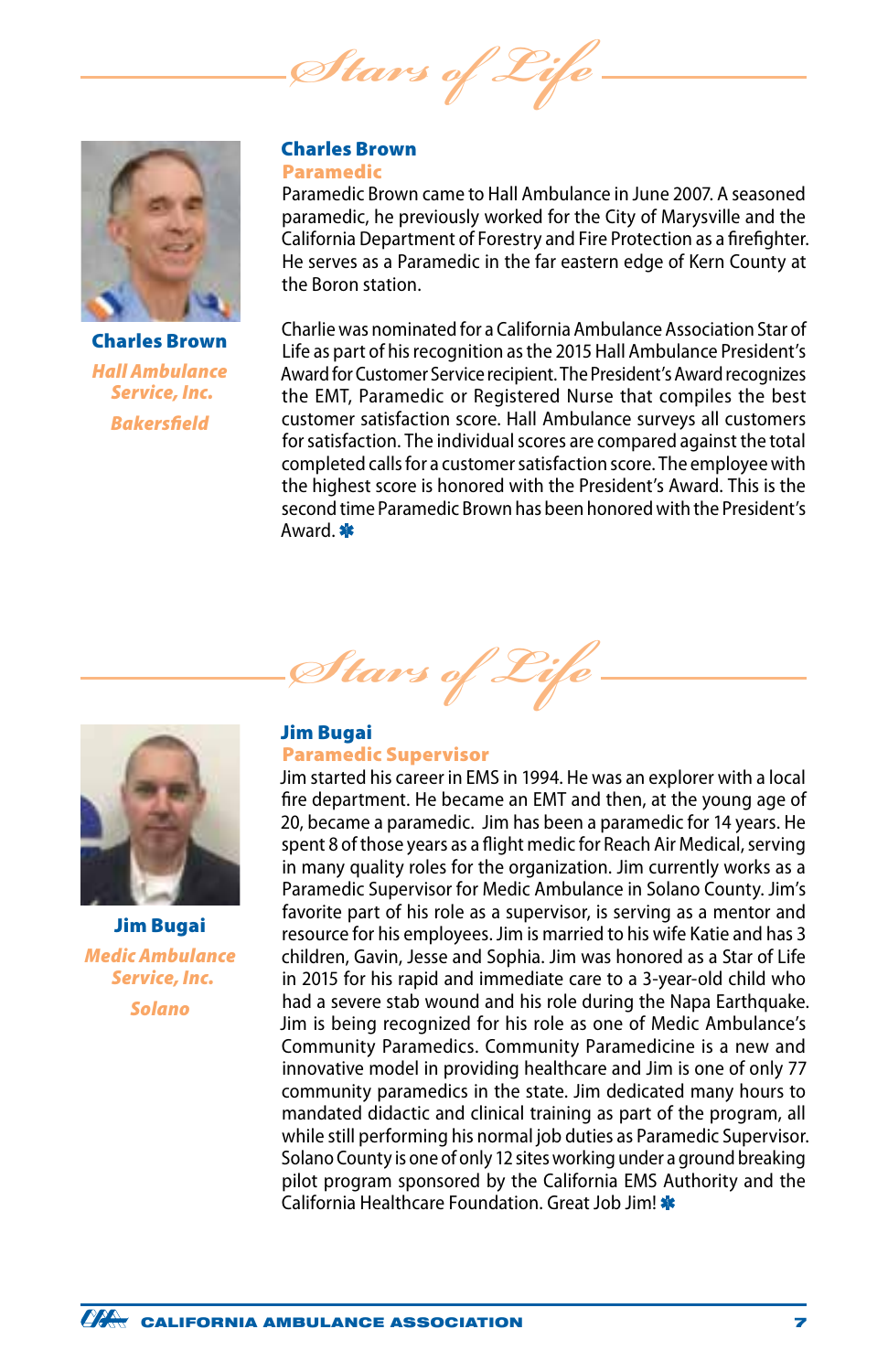*Stars of Life*



Roberta Casteel

*West Side Community Ambulance Newman*

Roberta Casteel Administrative Supervisor

Roberta has been the glue that has held West Side Community Ambulance together from the day she was hired. Her wisdom, compassion, and work ethic have endeared her to both the work staff and management. She reaches out to meet the needs of others and asks of nothing in return. The best decision that I have made as a board member was to hire her and I believe the entire board would agree.

Roberta's commitment and dedication to West Side Community Ambulance is proven on a daily basis with her positive attitude and hard work. Roberta goes above and beyond to make sure the needs of the employees are met. She is always willing to help where she can, whether it's with a community event or a personal selfless gesture. Roberta makes everyone's job a little easier and is a true asset to this community and organization

Roberta has been married for 30 years and has two children. She enjoys traveling, gardening, baking, and scrapbooking. \*

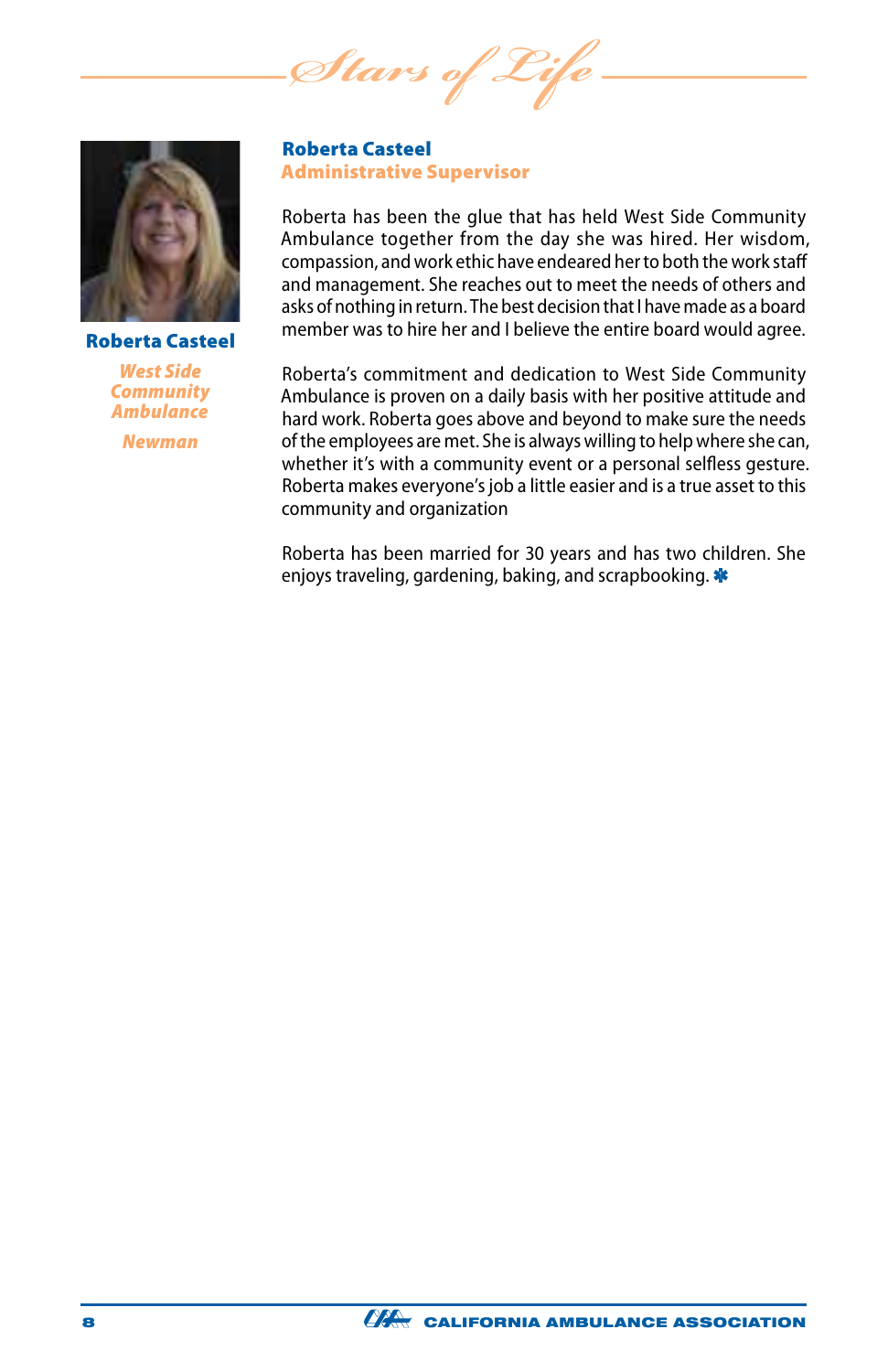Stars of <sub>L</sub>



Eric Castro *Hall Ambulance Service, Inc. Bakersfield*

#### Eric Castro Paramedic

Paramedic Eric Castro was hired in September 2014. He currently serves the mountain community of Frazier Park.

On the morning of May 4, 2015, a Hall Ambulance Advanced Life Support Ambulance staffed by Paramedic William Jaeger, EMT Eric Castro and EMT David Allard cleared Bakersfield Memorial Hospital after dropping off a patient. They were assigned a post, or staging location, in another part of Bakersfield. As the crew approached the intersection of 34th Street and San Dimas Street, they saw a man lying on the ground. The crew stopped to check on the man. Upon examination they found the man to be unconscious, not breathing and pulseless. The crew immediately started CPR then notified the Hall Ambulance Communications Center. A Bakersfield Fire Department Engine Company was started to the scene to assist with manpower. The crew placed defibrillation pads on the chest, along with a See Through CPR compression sensor. Paramedic Jaeger found the patient's heart in ventricular fibrillation and delivered a total of three shocks. An airway was secured, an IV was established and medications administered according to Advanced Cardiac Life Support and Kern County EMS protocols. Transport was initiated to the Emergency Department at Bakersfield Memorial Hospital. By the time the patient was delivered to the Emergency Department the patient was starting to breath on his own. Bakersfield Memorial Hospital staff took over care and after several days of cardiac care at Memorial Hospital, the patient, Dr. Jeffrey Child, was released from care and was present when the Hall Ambulance Star of Life was presented to the crew. They are nominated for a California Ambulance Association Star of Life in recognition of their quick actions that saved the life of Dr. Child.

Stars of 2



Travis Curtis *King-American Ambulance San Francisco*

#### Travis Curtis EMT

Travis became an EMT in rural Illinois in 2007, getting his first paramedic license there in 2010. He worked in a evel 1 trauma center in Illinois from 2008-2010 and received Critical Care Transport Paramedic certification in Portland, OR in 2013. He started working at King American Ambulance in 2013 and became a preceptor in 2015. He began a new relationship with management by becoming a shop steward that promotes open communication. Travis has an excellent attendance record and is always willing to take on new employees and mentor them.

Travis recently completed training to become an HIV/AIDS counselor. His personal hobbies include photography, cycling, and gardening. He has a tropical plant collection with more than 100 specimens. Travis is a key part of our King American Ambulance.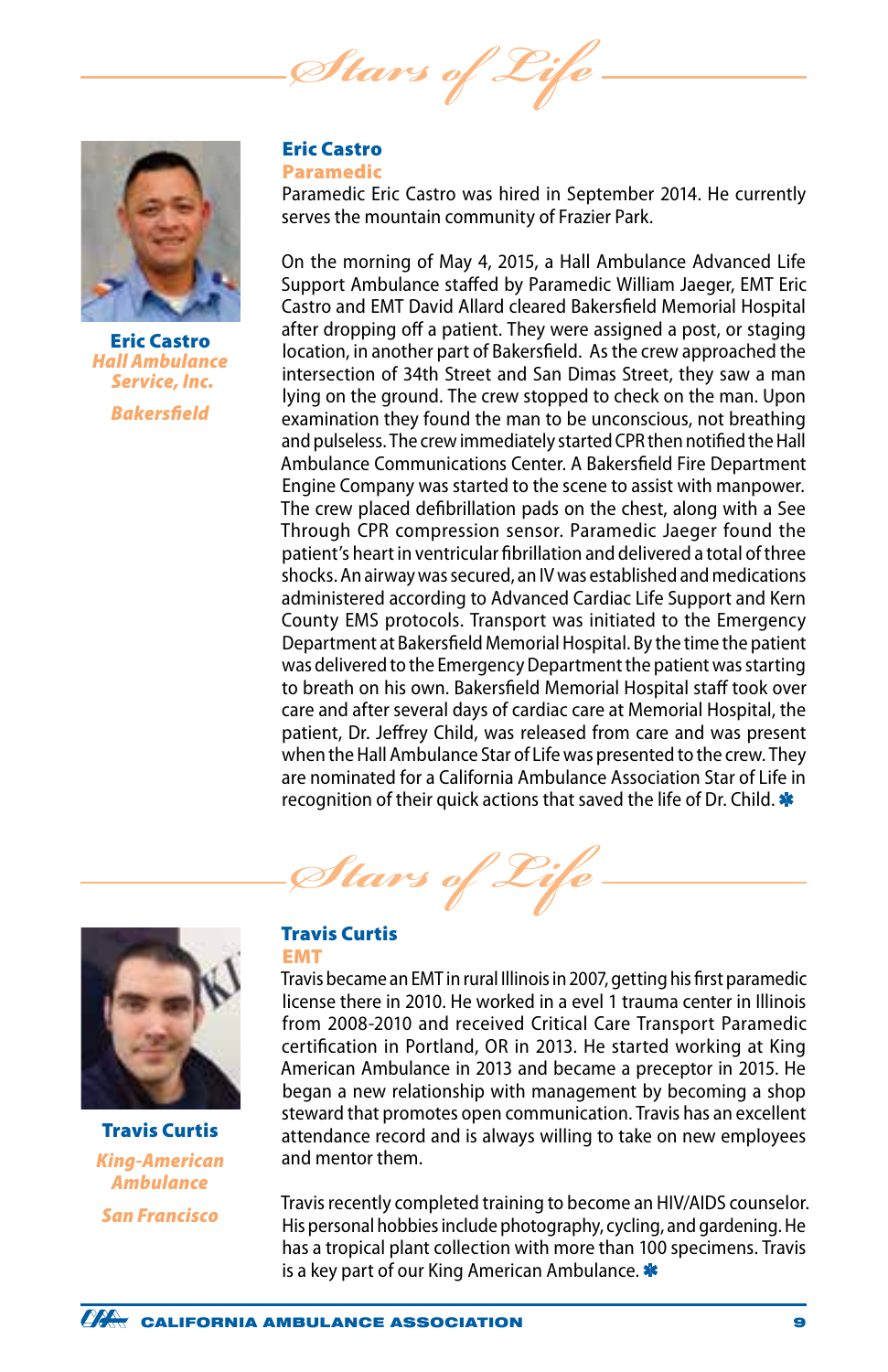Stars of



Marc Domingo *Medic Ambulance Service, Inc. Solano*

#### Marc Domingo EMT

Marc was born and raised in Vallejo, CA. He grew up around public safety because his mother, Cecile Soto, worked as a dispatcher and is now Operations Manager for San Francisco's Department of Emergency Management. After being picked up for anaphylaxis in high school in 2005 by Medic Ambulance, thoughts of a career in healthcare began. Unsure of what field in healthcare to pursue, Marc attended a first responder class at Napa Valley College and knew he was on the right path. Marc has been an EMT with Medic Ambulance since 2012. After responding to a family member in Vallejo, Marc was inspired to become a Field Training Officer to help those that will help others. Outside of EMS, you can find Marc hanging out with his friends and family, attending concerts and music festivals, playing his guitar, surfing, and recently he's picked up kite boarding. Marc is being honored as Medic Ambulance's 2016 EMT of the Year. Marc has been a model employee at Medic Ambulance, as he has provided excellent service to his patients and also has played an integral role in the company's Quality Assurance Committee and Field Training Officer program. Marc also was awarded Medic Ambulance's 2016 Travis Grace "Excellence in EMS" Award, and will receive a full tuition scholarship for Paramedic School to Napa Valley College. Great Job Marc!





Christina Faust *Paramedics Plus San Leandro*

## Christina Faust

#### Paramedic

Paramedics Plus is pleased to nominate Christina Faust as our Star of Life for 2016. Christina's EMS experience extends back to 2008 as an EMT for Bayshore Ambulance and then with AMR as a BLS EMT. She was promoted from EMT to Paramedic in 2011 and transitioned to Paramedics Plus after the company secured the Alameda County 911 contract. Christina has received multiple promotions and accommodations including becoming a Field Training Officer, a promotion to Assistant Clinical Field Supervisor in 2015 as well as serving as a preceptor mentoring paramedic students. She also leads the hiring committee where she is largely responsible for a peer-driven process charged with hiring field EMTs and Paramedics. Christina was honored as Paramedics Plus-Alameda County's 2015 Provider of the Year. Her outgoing personality and compassion for those she serves is evident in each and every shift she works. Paramedics Plus is proud of Christina and her accomplishments.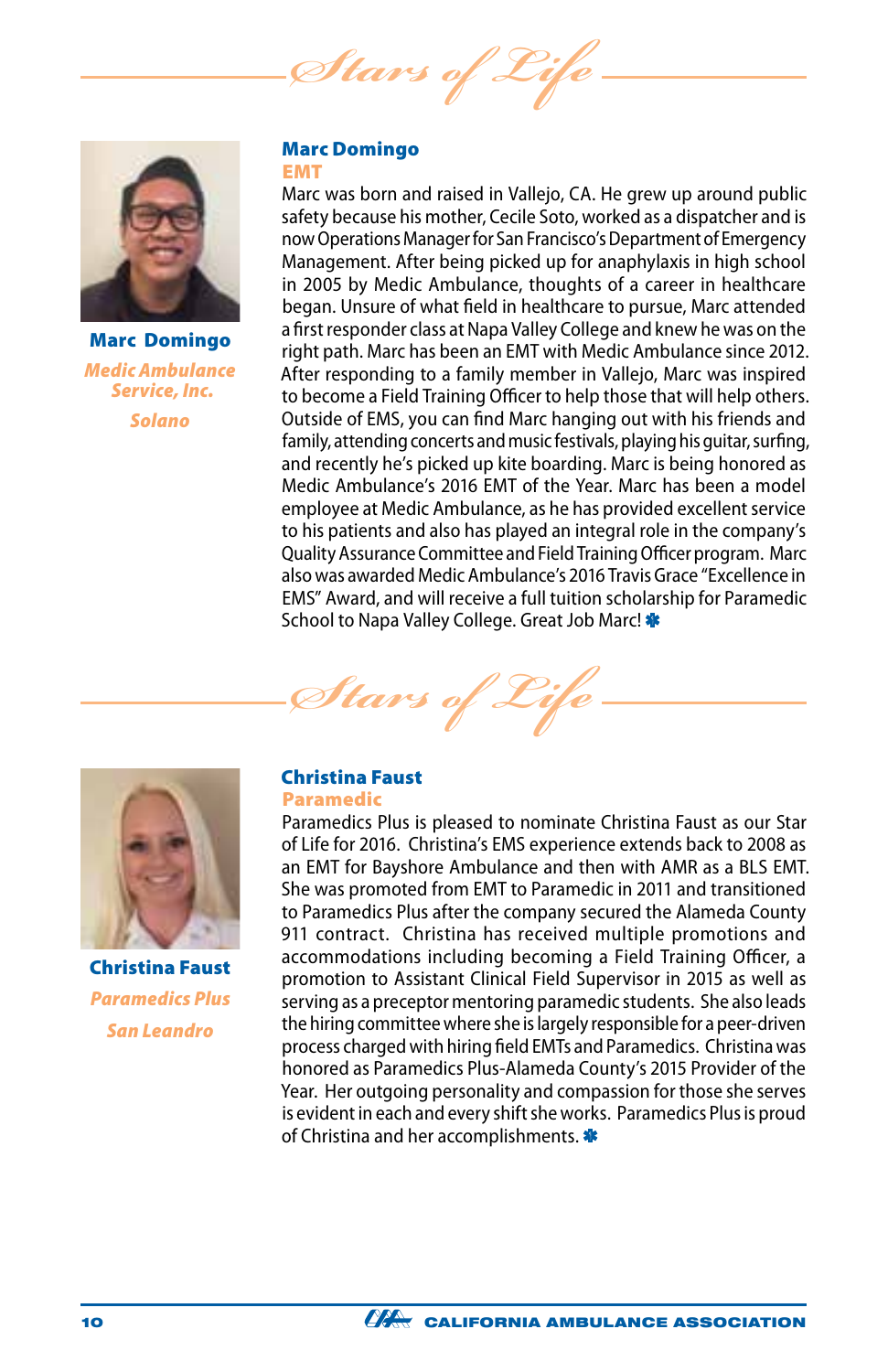*Stars of Life*



Michael Fenwick *Medic Ambulance Service, Inc. Solano*

#### Michael Fenwick Paramedic

Michael began his EMS career in the military in Fort Benning, GA as an active duty ground Medic from 1987-1990. He was assigned to the 690th Medical Company whose mission was to support and administer emergency and routine medical treatment on base. In 1988, while stationed at Fort Benning, he was one of the first group of combat medics to be certified nationally registered EMTs. After completion of his active duty tour in 1990, he joined the California Army National Guard as a ground medic with HHB 3/144th Field Artillery located in Van Nuys, California. Michael provided medical and first aid support during regular and annual training for field artillery units. While assigned to the unit, he was activated to support the Los Angeles Riots and Northridge Earthquake. He was honorably discharged in 1994 and continued to expand his EMT experience in a civilian capacity. In 1990, Michael received his civilian EMT certification for Los Angeles County and worked with Schaefer Ambulance Service located in East Los Angeles. He was part of the team that provided 911 services for Santa Monica, Pomona and Los Angeles County, and was with the company until late 1995. Michael relocated to the Sacramento area in early 1996 and joined Medic Ambulance Service as an EMT. In 1999, while working full-time as an EMT, Michael attended a Paramedic program. In 2000, he completed his Paramedic Certification through Northern California Training Institute (NCTI). Upon his graduation, Medic Ambulance Service transferred him to Solano County as a Paramedic. In 2010, Michael re-enlisted in the California National Guard as a flight medic with Co C, 1/168th GSAB in Mather California. Despite the of redoing of his 68W qualification upon re-enlistment, he was able to complete all of the RL requirement training within a reasonable time. In 2013, he was deployed to Afghanistan with Co C 1/168th GSAB for 9 months. During deployment Michael did approximately 50 missions in which 70% were critical care transfers and 30% were point of injury missions. During deployment, he was also given an opportunity to provide medevac cross training with the Italian and Slovenian Soldiers. In 2012, Michael was one of only two Soldiers in the California Army National Guard who attended a Critical Care Paramedic course. Michael is being recognized for his superior contributions to EMS over the last 30 years. Michael is one of Medic Ambulance's Community Paramedics. Community Paramedic is a new and innovative model in providing healthcare and Michael is one of only 77 community paramedics in the state. Michael dedicated many hours to mandated didactic and clinical training as part of the program, all while still performing his normal job duties as a Paramedic. Solano County is one of only 12 sites working under a ground breaking pilot program sponsored by the California EMS Authority and the California Healthcare Foundation. Great Job Michael! \*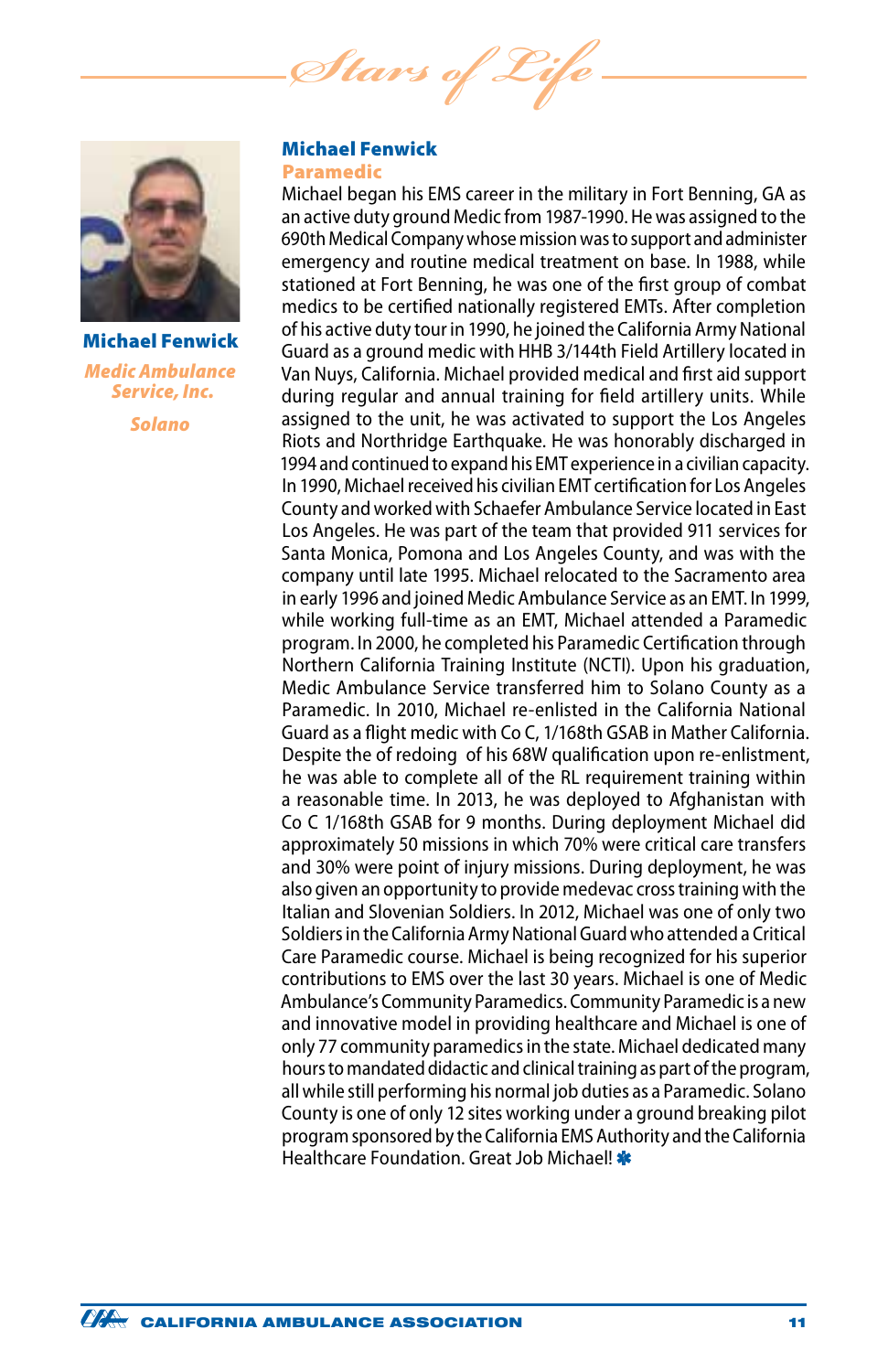Stars of



Mark Gonzcar *Hall Ambulance Service, Inc. Bakersfield*

#### Mark Gonzcar Paramedic

Paramedic Mark Gonzcar started his career at Hall Ambulance as an EMT in February 2008. His efforts as an EMT were rewarded with 100% sponsorship in the paramedic training program, earning his license in 2013. He currently serves in the mountain community of Tehachapi.

On September 9, 2015 at 1756, Paramedic Gonzcar, and EMT Swerdfeger were dispatched in Tehachapi for choking. The crew arrived on scene at 1759. The crew entered the home to find a 75-year-old female choking, cyanotic, with agonal respirations and a weak pulse.

The Heimlich Maneuver was attempted without success. An attempt to visualize the obstruction was not successful. Cyanosis worsened and the patient lost pulses. CPR was initiated. Another attempt was made to visualize the obstruction. This time, Paramedic Gonzcar was able to clear the airway. CPR continued during transport to the hospital. During the transport, skin signs improved and the patient started to bite down on the oral airway. Shortly after arrival at the Emergency Department, the patient was sitting up in bed able to share her story with the crew.

Paramedic Gonzcar and EMT Swerdfeger were awarded the Hall Ambulance Start of Life and now the California Ambulance Association Star of Life for their quick response and actions, which led to a life being saved.

Stars of L



Kimberly Goss *Medic Ambulance Service, Inc. Solano*

#### Kimberly Goss **Dispatcher**

Kimberly Goss is a dispatcher for Medic Ambulance. She has been dispatching since June 2014. Kimberly currently holds and maintains her credentials from International Academies of Emergency Dispatch to insure patients are getting the highest level of care from the moment they call for help. Kim gravitated to the EMS field with the inspiration and support of her fiancée who also works in EMS/Fire with the Vallejo Fire Department. Aside from dispatching, Kim has many other talents and interests that range from video games to interior decorating. When Kim is not busy saving lives, she can be found improving her new home or shopping for it! Kimberly is being honored for her outstanding service as an Emergency Medical Dispatcher, as she was the highest rated EMD in Medic's dispatch center with near perfect AQUA/QA scores. She is being honored as Medic Ambulance's Dispatcher of the Year 2016.

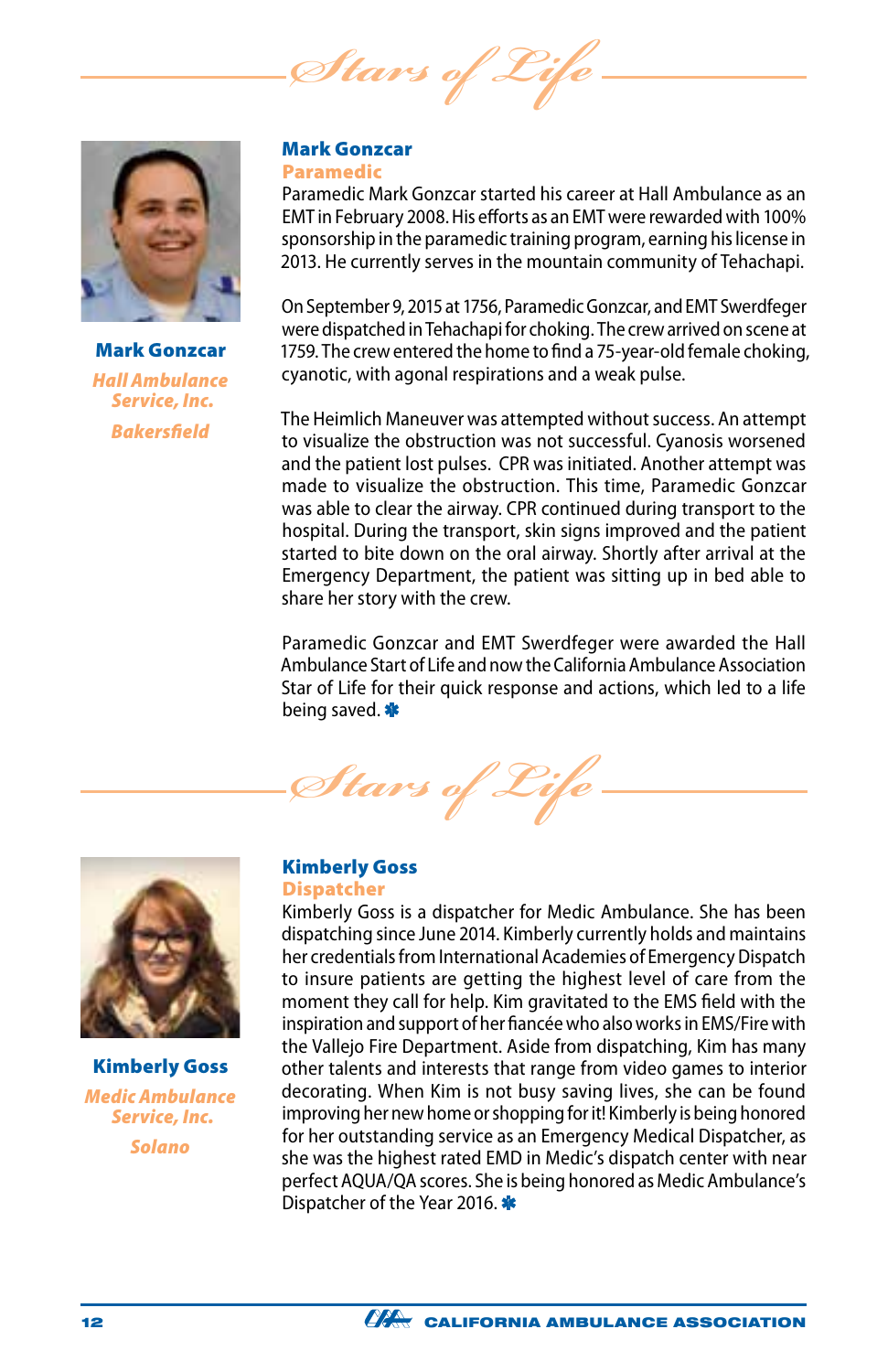*Stars of Life*



Brandon Harlander

*City Ambulance of Eureka, Inc.*

*Eureka*

#### Brandon Harlander Paramedic

Paramedic Michael Lee and Paramedic Brandon Harlander responded in separate ambulances for multiple gunshot victims in a remote portion of Humboldt County.

Paramedic Lee arrived at the staging area for the call, and was waiting for law enforcement to clear the scene when a vehicle came racing down the road towards him, his partner, and the other units in the staging area. Everyone in the staging area took cover not knowing if the occupants of the vehicle were armed. After it was determined that the occupants of the vehicle were not armed Lee found that the driver of the vehicle was shot multiple times and the passenger of the vehicle had a single gunshot to the head.

Lee loaded both patients into his ambulance, began treating the critical injuries, and started transporting both patients towards the closest hospital, which was over 45 minutes away. Paramedic Brandon Harlander, still enroute to assist Paramedic Lee, coordinated a rendezvous with a life flight helicopter at a rural airport for one of the patients. Harlander and Lee met up, and one of the critical patients was transferred to Paramedic Harlander's ambulance and then to the helicopter rendezvous point. Lee continued to the hospital with the other patient.

Both of the patients survived their critical injuries due to the quick thinking, teamwork, and coordination on a very complicated call. \*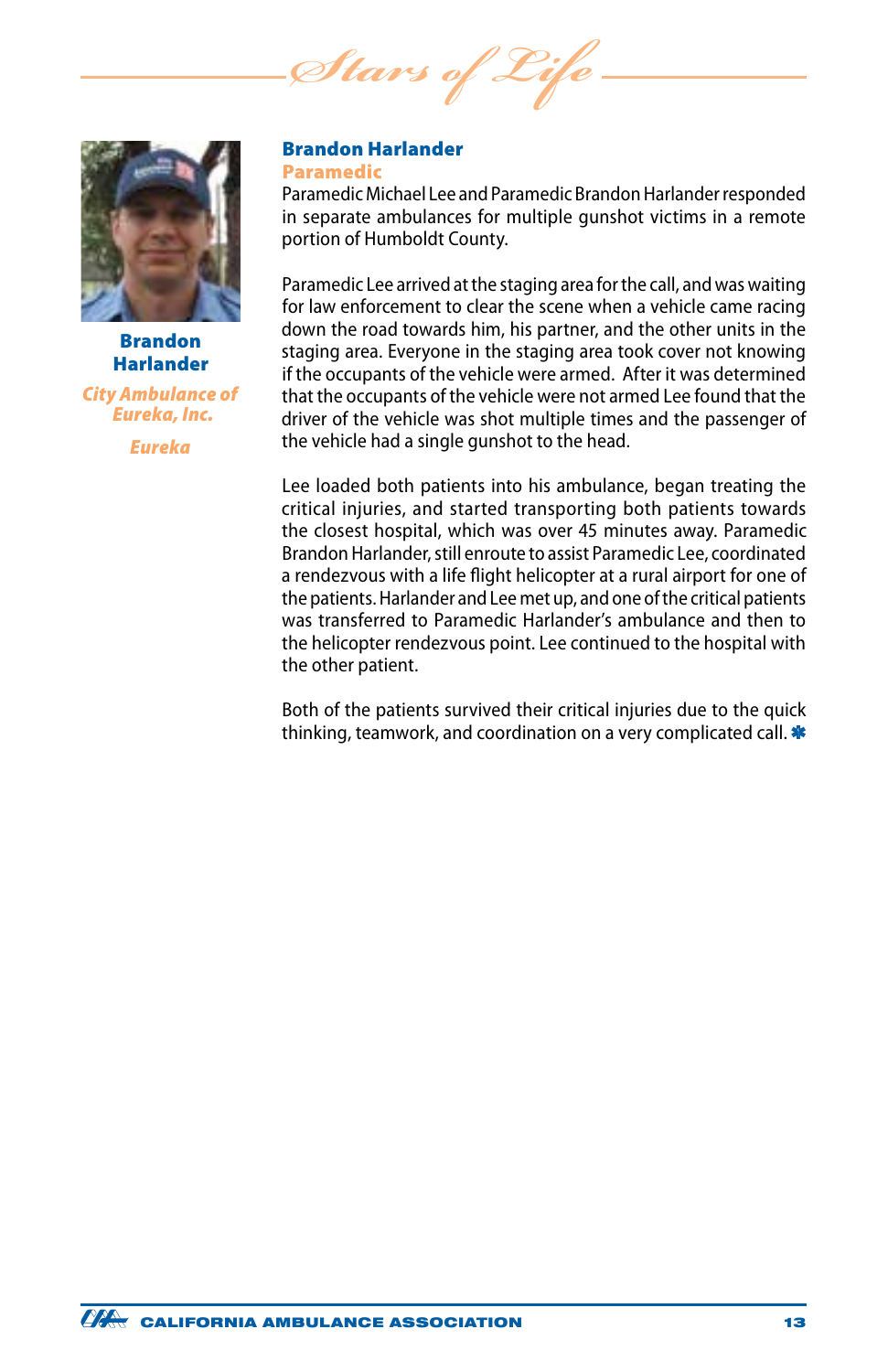*Stars of Life*



Brian Henderson

*American Ambulance*

*Fresno*

#### Brian Henderson Paramedic

Brian Henderson was selected by his peers as Paramedic of the Year in 2015 for Kings County Operations. Brian started working in EMS at Med Stat Ambulance in 1992. He started his career with American Ambulance in 1995. Brian became a Paramedic in 1999. Brian coordinated our Explorer program for three years, instilling his work ethic in our future employees. Brian is currently a Paramedic Preceptor and oversees the development of new Paramedic Students during their internship. He is also a Clinical Evaluator and a Field Supervisor.

Brian is compassionate about caring for patients as demonstrated by his dozens of commendations for excellent performance. Brian loves 4WD off-roading. His favorite locations are the desert, the coast, and the mountain areas of Bald Mountain and Shaver Lake. He is a member of the Clovis Independent 4WD Club. Brian has been married to his wife Terry for 21 years and has three children, a son Cody who is 24, and daughters Rebecca who is 18 and Rachel who is 16.



Cliff Henderson *Medic Ambulance Service, Inc. Solano*

#### Cliff Henderson Paramedic

*Stars of Life*

# Cliff is the exemplary model of a home grown, made in Solano County success story. Cliff was born and raised in Benicia, CA, where he still

calls home today. EMS has always caught Cliff's interest. He went to EMT school at Solano College, and applied at Medic Ambulance, where he quickly became part of the family. Cliff put his time and effort into becoming the best EMT he could be and when it was time he knew he was ready to take the challenge of becoming a Paramedic. Cliff passed that challenge and led the way for others. Cliff is now finishing his 8th year as a Paramedic at Medic. He is a Field Training Officer, county preceptor, and the Chair of Medic Ambulance's Internal Quality Improvement Committee. Cliff is being recognized for his role as one of Medic Ambulance's Community Paramedics. Community Paramedicine is a new and innovative model in providing healthcare and Cliff is one of only 77 community paramedics in the state. Cliff dedicated many hours to mandated didactic and clinical training as part of the program, all while still performing his normal job duties as Paramedic. Cliff always takes the time to instruct, improve and create a better environment for others. Whether it is a Paramedic Student or a new employee, Cliff is always there to lend a helping hand. Cliff's commitment to excellence shows in everything he does, and thus has been selected for the third year in a row as Medic Ambulance's 2016 Paramedic of the Year. Cliff also will be recognized as a National 'Star of Life' in April at the American Ambulance Association Stars of Life program in Washington, D.C! In Cliff's free time he loves spending time outdoor and with his son CJ! Great Job Cliff!

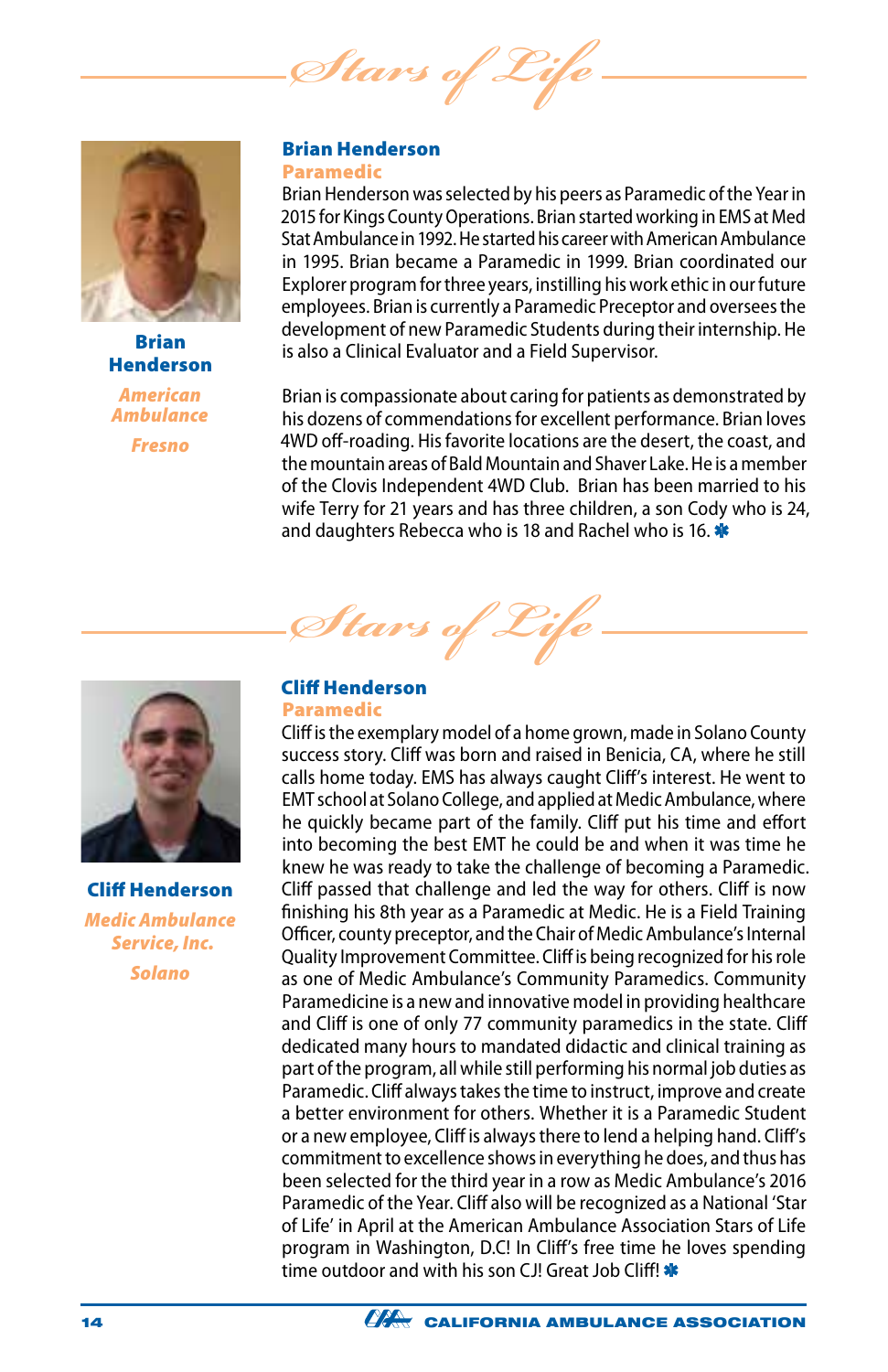*Stars of Life*



Eric Holt *Medic Ambulance Service, Inc. Solano*

#### Eric Holt Paramedic

Eric has been involved with Fire and EMS since he was 16. Eric's father had been diagnosed with terminal brain cancer when he was 14 years old and during that difficult time, Eric vowed to always remember the paramedics that responded to his house. They were kind and very professional when providing care for his father. Eric realized that public safety and helping others was what he wanted to do with his life. Soon after, Eric started towards a career path in emergency service and this has been what he has been doing since. One of the passions that makes up a big part of his personality has always been rock climbing. He has been climbing for the past 22 years, and some of his most memorable life moments have been climbing huge routes in Yosemite that require lots of experience and skill to navigate. Eric has served as a volunteer firefighter for five years with Napa County, and 3 years with Cordelia Fire Protection District. Eric has been with Medic Ambulance for 10 years. He first served for three and a half years as an EMT and the last six and a half years as a paramedic. During this time, Eric said "I've worked with some great individuals, made some good friends and hopefully was able to provide excellent care to those in need." Eric is being recognized for his rapid and excellent care of a patient with a dissecting aortic aneurysm. He treated a patient in one of the rural most parts of the county, where access to the patient was via rough terrain and unmarked dirt roads. It took EMS and Fire crews over 60 minutes just to access the patient. Eric recognized non typical symptoms and recognized the patient's history of Marfan's Syndrome and its relation to aortic aneurysms, along with the patient's family history of aortic aneurysms. Due to all of these factors, Eric decided to take the patient to the closest center with surgical capabilities to treat a possible aortic aneurysm. Eric gave the hospital early notification and detailed history of present illness and brought the patient in on a Code 3. Upon the patient's arrival, the patient decompensated and was found to have a dissecting aortic aneurysm and went into emergency surgery. Due to Eric's heroic care and extensive knowledge, the patient was able to make it into surgery within the proper amount of time and was treated for her life threating injures. She was later discharged from the hospital. Great Job Eric!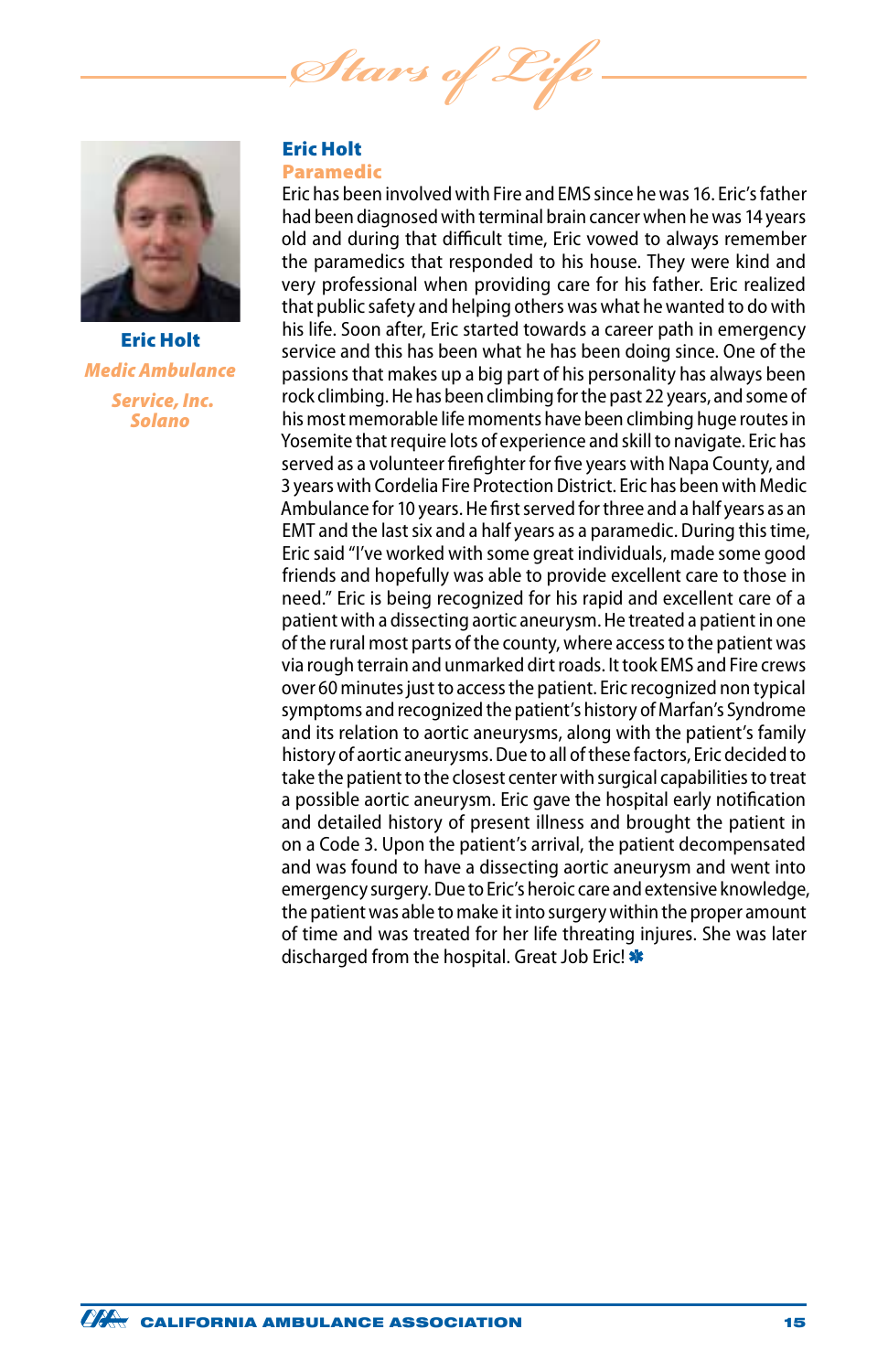*Stars of Life*



William Jaeger *Hall Ambulance Service, Inc. Bakersfield*

William Jaeger Paramedic

Paramedic William Jaeger was hired by Hall Ambulance in May 2014. He works in the Bakersfield 911 system.

On the morning of May 4, 2015, a Hall Ambulance Advanced Life Support Ambulance staffed by Paramedic William Jaeger, EMT Eric Castro and EMT David Allard cleared Bakersfield Memorial Hospital after dropping off a patient. They were assigned a post, or staging location, in another part of Bakersfield. As the crew approached the intersection of 34th Street and San Dimas Street, they saw a man lying on the ground. The crew stopped to check on the man. Upon examination they found the man to be unconscious, not breathing and pulseless. The crew immediately started CPR then notified the Hall Ambulance Communications Center. A Bakersfield Fire Department Engine Company was started to the scene to assist with manpower. The crew placed defibrillation pads on the chest, along with a See Through CPR compression sensor. Paramedic Jaeger found the patient's heart in ventricular fibrillation and delivered a total of three shocks. An airway was secured, an IV was established and medications administered according to ACLS and Kern County EMS protocols. Transport was initiated to the Emergency Department at Bakersfield Memorial Hospital. By the time the patient was delivered to the Emergency Department the patient was starting to breath on his own. Bakersfield Memorial Hospital staff took over care and after several days of cardiac care at Memorial Hospital, the patient, Dr. Jeffrey Child, was released from care and was present when the Hall Ambulance Star of Life was presented to the crew. They are nominated for a California Ambulance Association Star of Life in recognition of their quick actions that saved the life of Dr. Child.



Tyler Johnson *Medic Ambulance Service, Inc. Solano*

# *Stars of Life* Tyler Johnson

#### EMT

Tyler was born and raised in San Ramon, CA. Tyler enjoys spending time in the outdoors, camping and fishing, and spending time with his family. He was first interested in pursuing a career EMS after becoming a lifeguard at the local city pool. His mentor and close friend was an aspiring firefighter and enrolled in EMT and fire science classes at the local community college. Through talking with him about his studies and experiences, Tyler became interested in following in his footsteps. He took his EMT class in 2011 and shortly thereafter became a nationally registered EMT. He started his first EMT job with Royal Ambulance in Alameda County in 2012 and stayed there for a year before applying to Medic. Tyler is being honored for his exemplary service as an EMT for Medic Ambulance. Tyler has received the highest remarks from every partner, supervisor, patient and hospital staff he has interacted with. Tyler is a model employee who helps define what EMS is all about. Great Job Tyler!

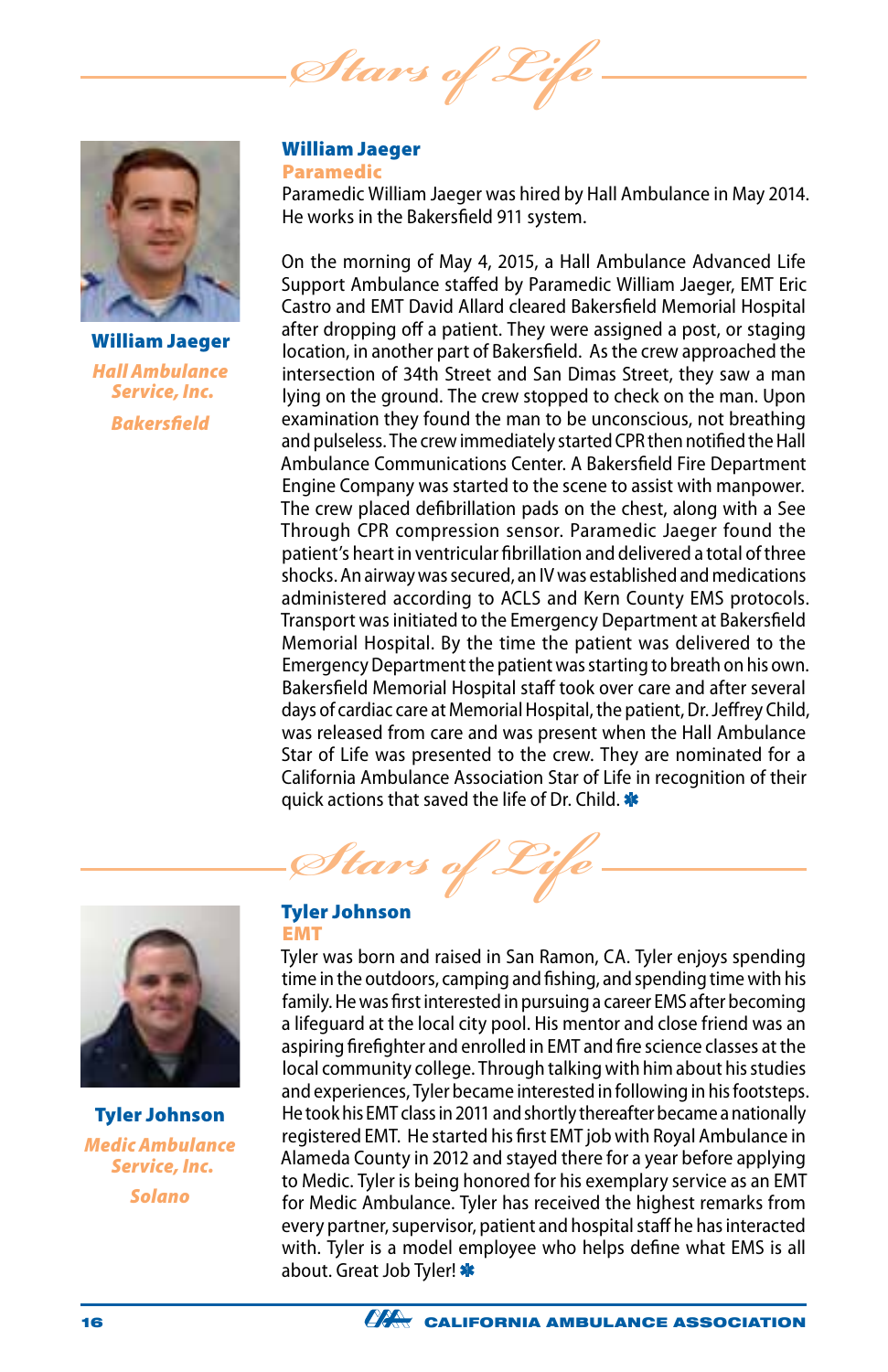*Stars of Life*



Keith Kinsella *Hall Ambulance Service, Inc. Bakersfield*

#### Keith Kinsella Paramedic

Paramedic Kinsella is a four-year veteran at Hall Ambulance, where he serves as a paramedic in a very busy Bakersfield 911 system. In addition to his paramedic duties, he serves as a field training officer, helping new employees understand what it takes to be a successful member of the Hall Ambulance family.

In 2015, Paramedic Kinsella completed the first ever Hall Ambulance Field Supervisor Academy, followed by a 240-hour Paramedic Supervisor Internship. Paramedic Kinsella was awarded the Paramedic of the Year Award for his dedication to Hall Ambulance and the communities served by the Company. Each Paramedic was evaluated based on patient satisfaction, response times, hospital off load times, total calls completed, attendance, quality assurance ratings, and willingness to grow. Paramedic Kinsella ranked at or near the top in all statistical categories earning him the Paramedic of the Year for 2015 and a nomination as a California Ambulance Association Star of Life.



Brandon Klug *Medic Ambulance Service, Inc. Solano*

Brandon Klug

Integrated Health Manager

*Stars of Life*

Brandon Klug grew up in a small town in Minnesota before his Air Force career brought him to Solano County. He desired to transition from serving his Country to serving his community. In this pursuit, Brandon was part way through nursing school when he was at a community pool with his wife and children and a mom began screaming for help from the middle of the pool while holding her flaccid toddler. Brandon was the first to aid the drowned toddler and he and his wife, Katie, administered CPR until ROSC was obtained. This event solidified his calling to work in medicine as well as question his decision to become an RN vs EMS professional. He completed his RN from American River College and was hired for a position as an ALS RN for Medic Ambulance Service. He was empowered by the meshing of EMS's focus on rescuing with RN's focus on maintaining. When the duties of managing the Community Paramedicine Program were presented, he jumped at the opportunity to use his experiences to rescue and maintain those in the community that have fallen through the gaps in the healthcare system. Brandon handled many managerial roles during his time with the Air Force and knew an integrated healthcare role would be a perfect fit. Brandon is being recognized for his involvement in Medic Ambulance's Community Paramedic Program. Community Paramedicine is a new and innovative model in providing healthcare and Brandon has served as Medic's Integrated Healthcare Manager. Solano County is one of only 12 sites working under a ground breaking pilot program sponsored by the California EMS Authority and the California Healthcare Foundation.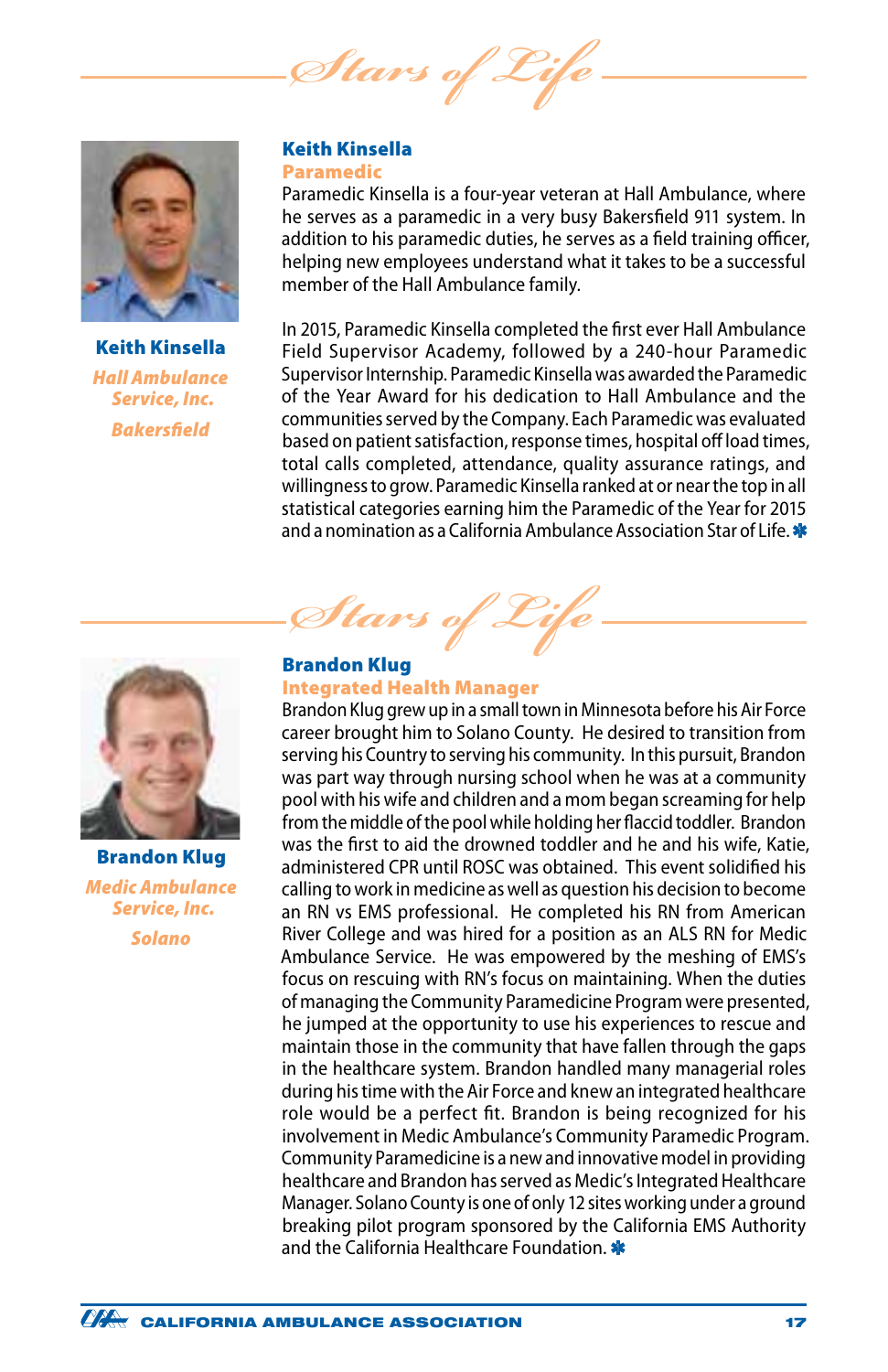*Stars of Life*



Juliet Latrielle-Favre

*King-American Ambulance San Francisco*

#### Juliet Latreille-Favre Paramedic

Juliet started working at King American Ambulance as an EMT in 2007. She was promoted to paramedic in 2010. Juliet worked alongside the Wren Initiative to bring training and education in sex trafficking and exploitation recognition to the company. Juliet has been a big advocate for continuing education and training and has always been willing to take on new employees and mentor them. She is one of King American Ambulance's skills testing coordinators. In her personal time, she is raising her family. Juliet has a young son, Oliver, who is 15 months old. Her hobbies include walking her dogs on Ocean Beach and cycling in Golden Gate Park. Juliet is an instrumental part of the King American Ambulance team and a leader by example.



Michael Lee *City Ambulance of Eureka, Inc. Eureka*

*Stars* 

#### Michael Lee Paramedic

Michael Lee and Paramedic Brandon Harlander responded in separate ambulances for multiple gunshot victims in a remote portion of Humboldt County.

Paramedic Lee arrived at the staging area for the call, and was waiting for law enforcement to clear the scene when a vehicle came racing down the road towards him, his partner, and the other units in the staging area. Everyone in the staging area took cover not knowing if the occupants of the vehicle were armed. After it was determined that the occupants of the vehicle were not armed, Lee found that the driver of the vehicle was shot multiple times and the passenger of the vehicle had a single gunshot to the head.

Lee loaded both patients into his ambulance, began treating the critical injuries, and started transporting both patients towards the closest hospital, which was over 45 minutes away. Paramedic Brandon Harlander, still enroute to assist Paramedic Lee, coordinated a rendezvous with a life flight helicopter at a rural airport for one of the patients. Harlander and Lee met up, and one of the critical patients was transferred to Paramedic Harlander's ambulance and then to the helicopter rendezvous point. Lee continued to the hospital with the other patient.

Both of the patients survived their critical injuries due to the quick thinking, teamwork, and coordination on a very complicated call. \*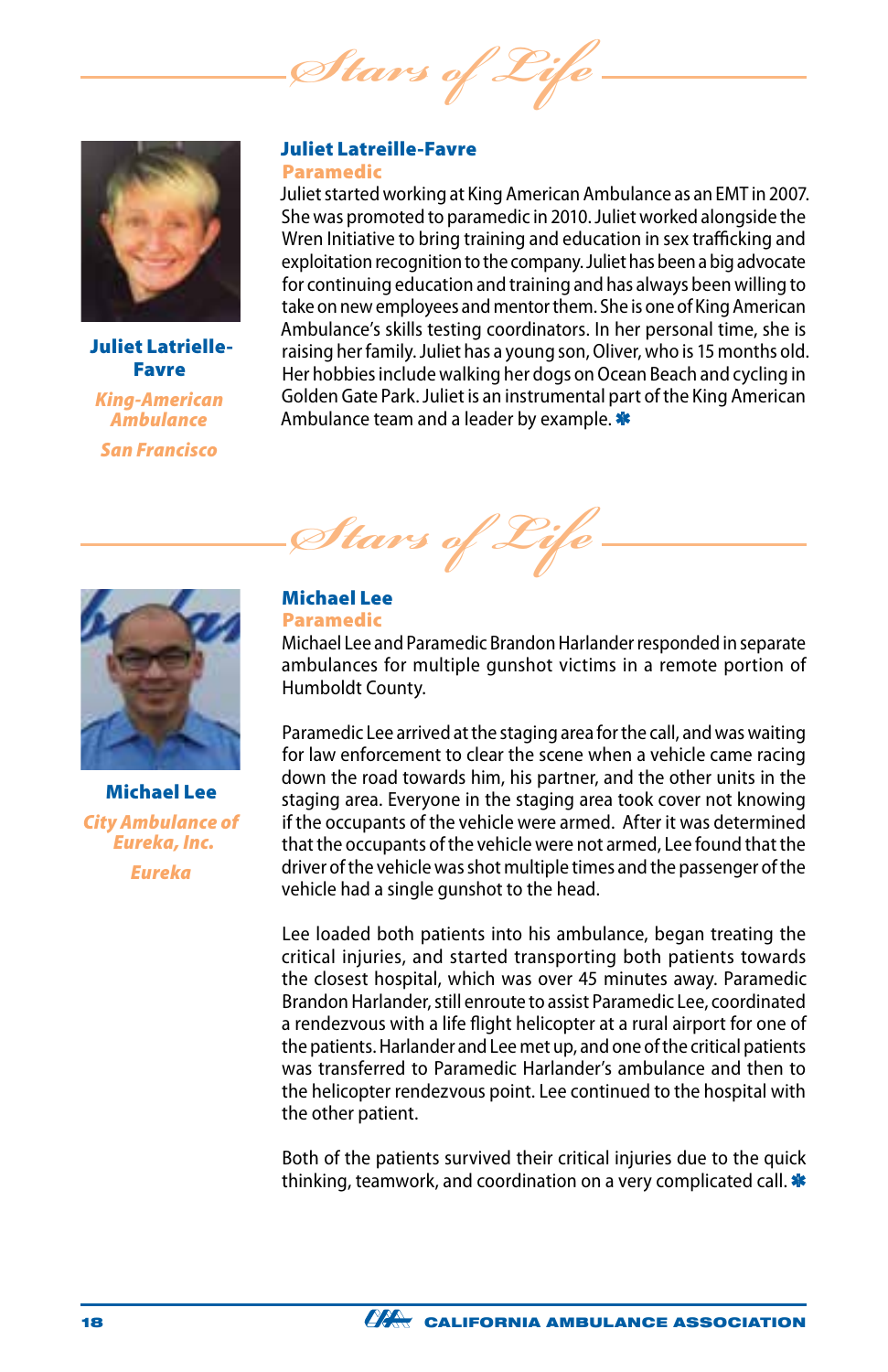Stars of 2



#### Rick Libed

*Schaefer Ambulance Service Hacienda Heights*

#### Rick Libed

#### Lead Paramedic, FTO, E-PCR Specialist, Skills Preceptor & QI/QA team member

Mr. Libed is being recognized for his continuous contributions to patient care and the company. Rick has been working with Schaefer Ambulance for a little over 15 years and during that time he has filled many different roles. He has served as a field paramedic, FTO, E-PCR Specialist and just recently has taken two new roles as EMT Skills Preceptor and a member of the QA/QI team.

When Schaefer Ambulance provides service to special events, such as NHRA drag races or the Los Angeles County Fair, they can always count on Rick to lend a hand as a lead paramedic and patient coordinator.

What is amazing about him is his willingness to take on any new challenge that comes his way. Rick's life experiences bring a lot of technical expertise to the operation. He is always willing to offer suggestions in an effort to increase productivity and proficiency. Rick's leadership skills, innovative ideas and dedication along with his teamwork are an asset to the company.

We are extremely grateful for Rick's continued dedication to the community and this organization.





Nikki Maples *King-American Ambulance San Francisco*

#### Nikki Maples Dispatch Supervisor

Nikki started dispatching for King American Ambulance in 2007 until her son was born in 2008. She returned to King American for the second go around in 2012. Nikki was promoted to Dispatch Supervisor in 2013 and since then has worked hard to bring training and education to a higher level of standard in the Dispatch Center using a positive reinforcement approach and keeping an open line of communication with each individual call-taker. Nikki has been a huge advocate for continuing education and coordinating training. Nikki has a team playing attitude and is always willing to come in and help the company with open shifts or extra coverage, staying many late nights covering special events.

In her personal life she is a mother to her eight-year-old son, Austin. Nikki always has some sort of craft project in the works. She enjoys restoring furniture, interior design, kayaking, hiking and RED wine! Nikki is a great team leader that would be absolutely impossible to replace.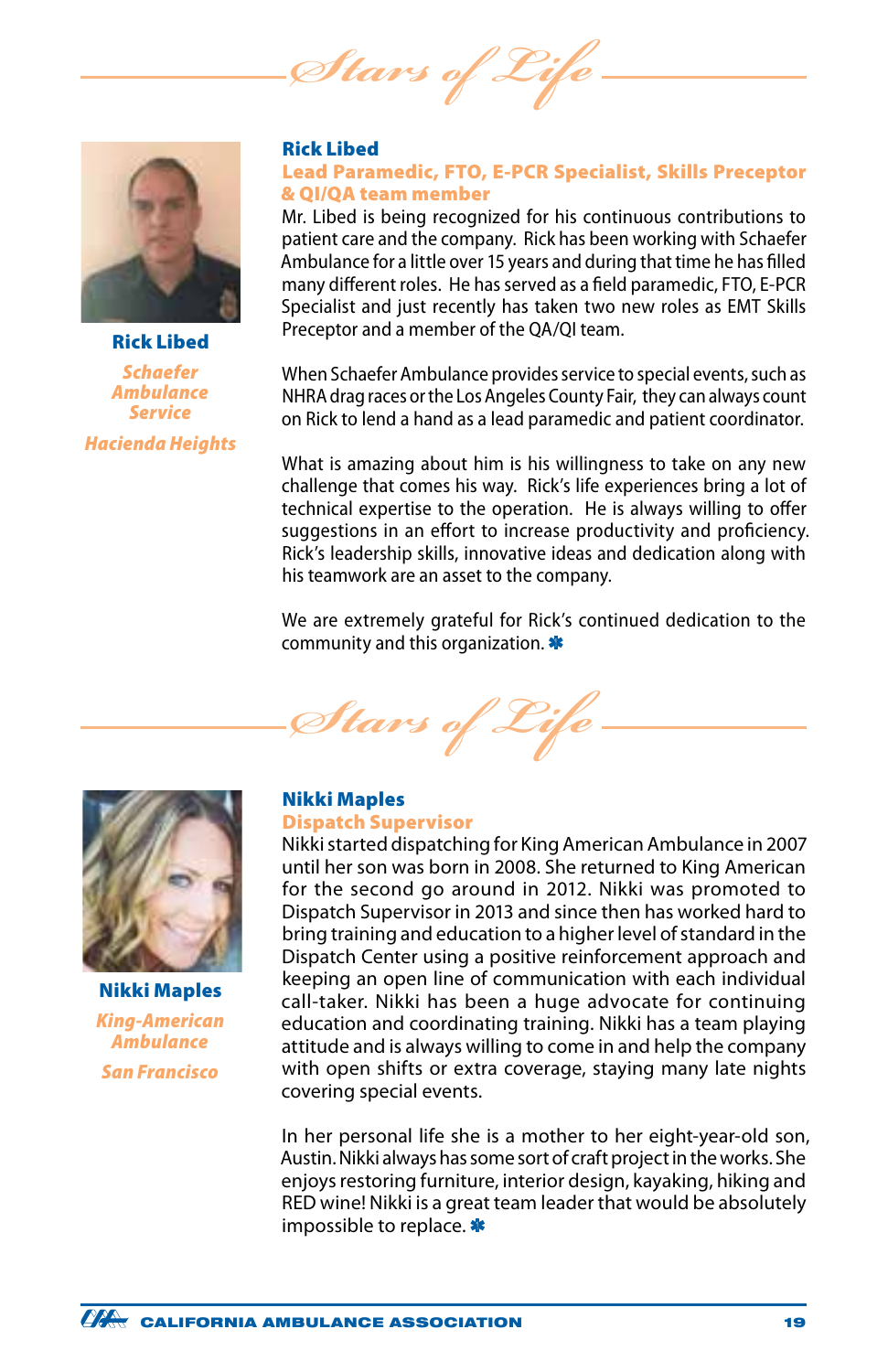*Stars of Life*



Elisa Martinez *Medic Ambulance Service, Inc. Solano*

#### Elisa Martinez Paramedic Supervisor

Elisa lives in Santa Rosa, California and has been employed with Medic Ambulance Service since 1999. Elisa has served in many roles at Medic Ambulance from EMT to her current positon of Field Supervisor. Elisa is loved by all and receives the highest of remarks from her co-workers, subordinates and most of all, the patients she interacts with. Elisa is a dedicated EMS professional who always puts others first. She loves spending time with her family and her son Jackson. Elisa's pride and joy is watching her San Francisco Giants and going to Las Vegas to spend time with her family. Elisa is being recognized as one of Medic Ambulance's Community Paramedics. Community Paramedicine is a new and innovative model in providing healthcare and Elisa is one of only 77 community paramedics in the state. Elisa dedicated many hours to mandated didactic and clinical training as part of the program, all while still performing her normal job duties as a Paramedic Supervisor. Solano County is one of only 12 sites working under a ground breaking pilot program sponsored by the California EMS Authority and the California Healthcare Foundation. Great Job Elisa! \*



Brian Meader *Medic Ambulance Service, Inc.*

*Solano*

# *Stars of Life* Brian Meader

#### Operations Manager

Brian Meader is a native of Concord, CA. A graduate of Concord High School, he worked as a Computer Network Technician after high school. Tired of sitting in front of a computer all day, Brian decided to take an EMT class. He was instantly drawn to the EMS field and enrolled in Medic School at the National College of Technical Instruction. He has been with Medic Ambulance for 11 years serving as an EMT, paramedic, Field Training Officer, Paramedic Supervisor, QA Manager and for the last 2 years, Operations Manager. Never one to shy away from hard work, he enjoys the variety of experiences he has gained working at Medic. Brian was honored for his outstanding service as a Paramedic as Medic Ambulance's Paramedic of the Year, Solano Division in 2010. In 2013, Medic Ambulance was selected as a pilot site by the California Emergency Medical Services Authority (EMSA) for the Community Paramedic Pilot Project. Brian is being recognized for not only his work as a one of the community paramedics but as the lead site educator for Medic Ambulance community paramedic pilot. Brian was recognized by the State of California EMS Agency as an EMS Innovator for his role in the pilot. Community Paramedicine is a new and innovative model in providing healthcare and Brian is one of only 77 community paramedics in California. Solano County is one of only 12 sites working under a ground breaking pilot program sponsored by the California EMS Authority and the California Healthcare Foundation. Brain also will be recognized as a National 'Star of Life' in April at the American Ambulance Association Stars of Life program in Washington, D.C! Great Job Brian! \*

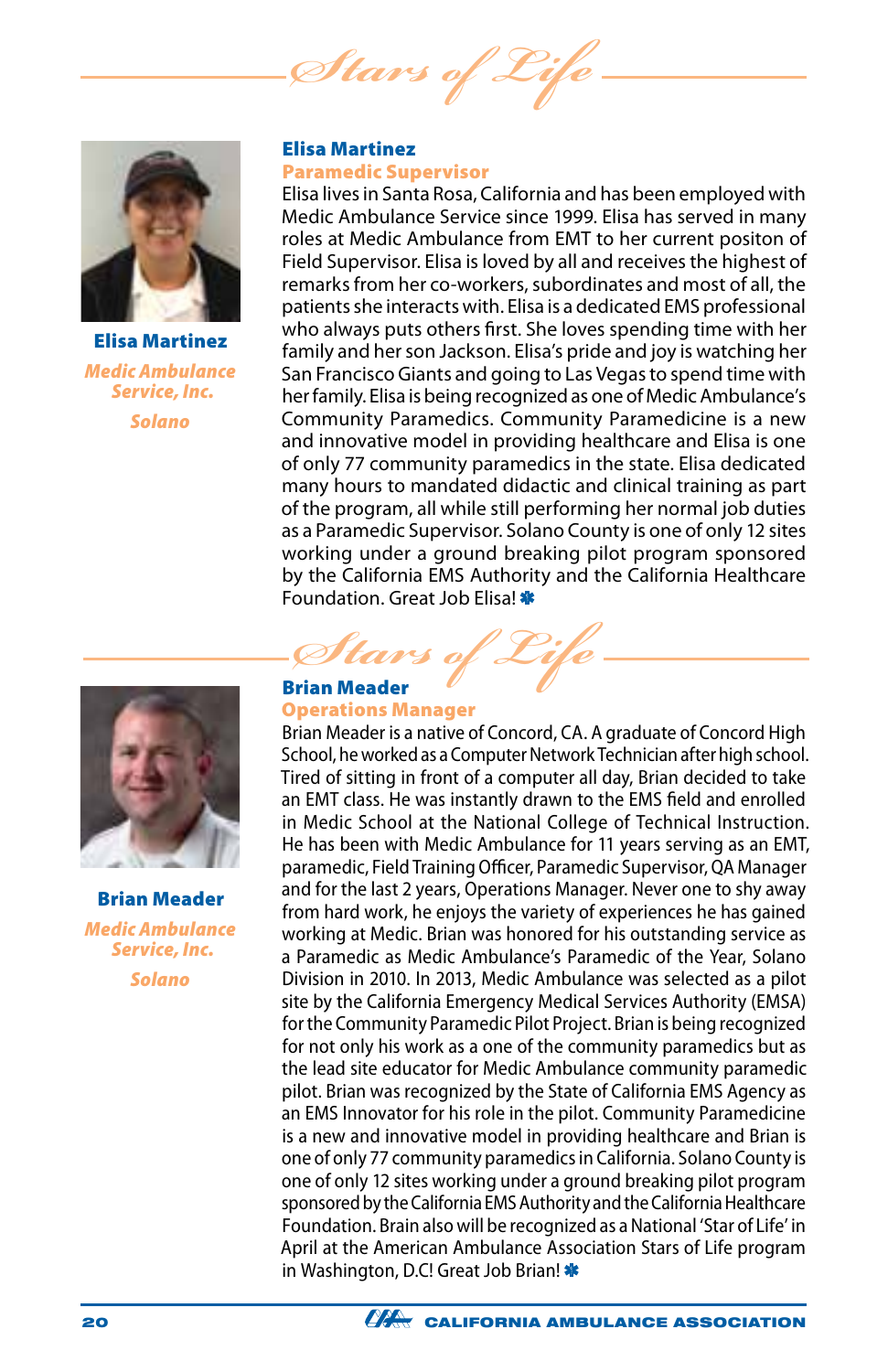*Stars of* 



Mark **Mendenhall** *ProTransport-1 West Sacramento*

#### Mark Mendenhall Paramedic

Mark and his partner were dispatched Code 3 to a patient at a skilled nursing facility exhibiting an altered level of consciousness. Their assessment showed the unresponsive, hot-to-the-touch patient was critical. She was hypotensive, with blood pressure at 60/40, and tachycardic, with a heart rate of 140. After safely moving the patient to their ambulance, the crew got IV access and quickly began to initiate a fluid bolus before getting a blood sugar reading of 400. They decided DKA was also a concern for the patient due to breathing patterns in conjunction with the blood sugar reading, and headed to the closest ER. Upon arrival, the duo transferred care and gave a report to the receiving nurse and physician, who thanked them for their thorough assessments and performance of interventions. Teamwork was evident throughout their essential response, and each rests assured knowing their decisive interventions and detailed, focused assessments helped bring their patient closer to the definitive care she required. \*



Jennifer **Meneley** 

*Riggs Ambulance Service Merced*

*Stars of Life*

#### Jennifer Meneley Medical Dispatcher

Jennifer Meneley is a Riggs Ambulance Service Star of Life. Jennifer was nominated by her peers in the Communications Center for her outstanding professionalism and customer service to callers and fellow co-workers. Jennifer is always willing to assist anyone in need. She has demonstrated her commitment to EMS by stepping up to cover shifts when needed, assisting the Communications Center with scheduling in the absence of the Communications Manager and she does all of this with the most upbeat and positive attitude.

Jennifer has a very charismatic personality that contributes to a lighthearted workday and fun for her peers while they provide high quality service to the residents of Merced County. She is an exemplary leader who encourages and supports everyone she has contact with. Riggs is proud to honor her as a Star of Life.

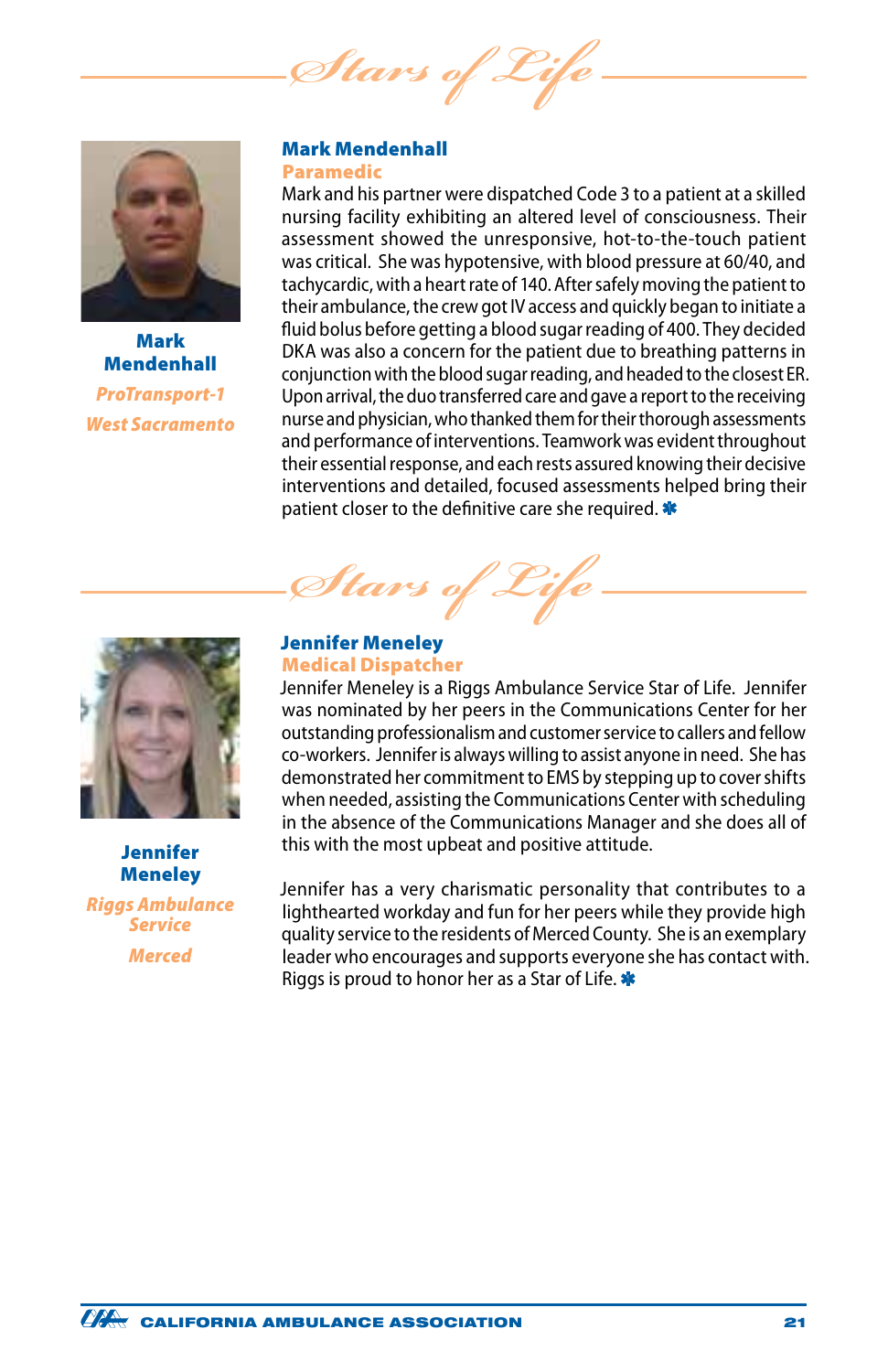*Stars of Life*



Hector Meza *Gold Cross Ambulance Service Borrego Springs*

#### Hector Meza Paramedic, FTO & Preceptor

Imperial County is mostly a rural area. Off-road enthusiasts know Imperial County for the amazing sand dunes. Individuals who like to travel like to come to Imperial for the climate as well as the mineral hot springs near by. With that being said Gold Cross responds to its fair share of trauma and medical related calls.

Mr. Meza has been working for Gold Cross for a little over 3 years and during his time with the company he has become a leader for others to follow. Mr. Meza, time and again, has demonstrated an outstanding ability to work under extreme pressure. Hector possesses the rare ability to efficiently and effectively manage MCI's while acting as the Incident Commander.

He also shares his pre-hospital knowledge with new employees as an FTO. When he is not busy doing that he fills a position as a paramedic preceptor for several paramedic programs in the area. Hector always has a good approachable quality and professional demeanor about him.

Hector is a dedicated patient care advocate who enjoys working with the communities within Imperial County. We at Gold Cross are very fortunate and proud to have Hector Meza working with us.\*





Joe Mila *West Side Community Ambulance Newman*

# Joe Mila

### Paramedic

Joe Mila was nominated by his peers for the consistency in his delivery of high quality patient care through compassion, knowledge, and strength as a paramedic. Joe has dedicated his career to West Side Community Ambulance for 23 years, currently making him the longest full time employee. As an outstanding member of the West Side Community Ambulance family, his years of service and his attentiveness towards patient care have earned him respectful admiration from his peers.

As West Side's longest running full time employee, Joe is an ideal representation of what all of us as emergency medical service providers can hope and strive for in this field. Joe's excellent patient care can be seen in all calls no matter what the situation he has faced is and his level of patient care is seen by his peers as an example of what to strive for. He has an intense work ethic and unmatched level of professionalism which makes him a leader in the field.

Besides being a paramedic Joe is the father of three children and a grandfather of six grandchildren. He has been married for 30 years to his lovely wife Kim. He enjoys camping, fishing, boating, and brewing his own beer.

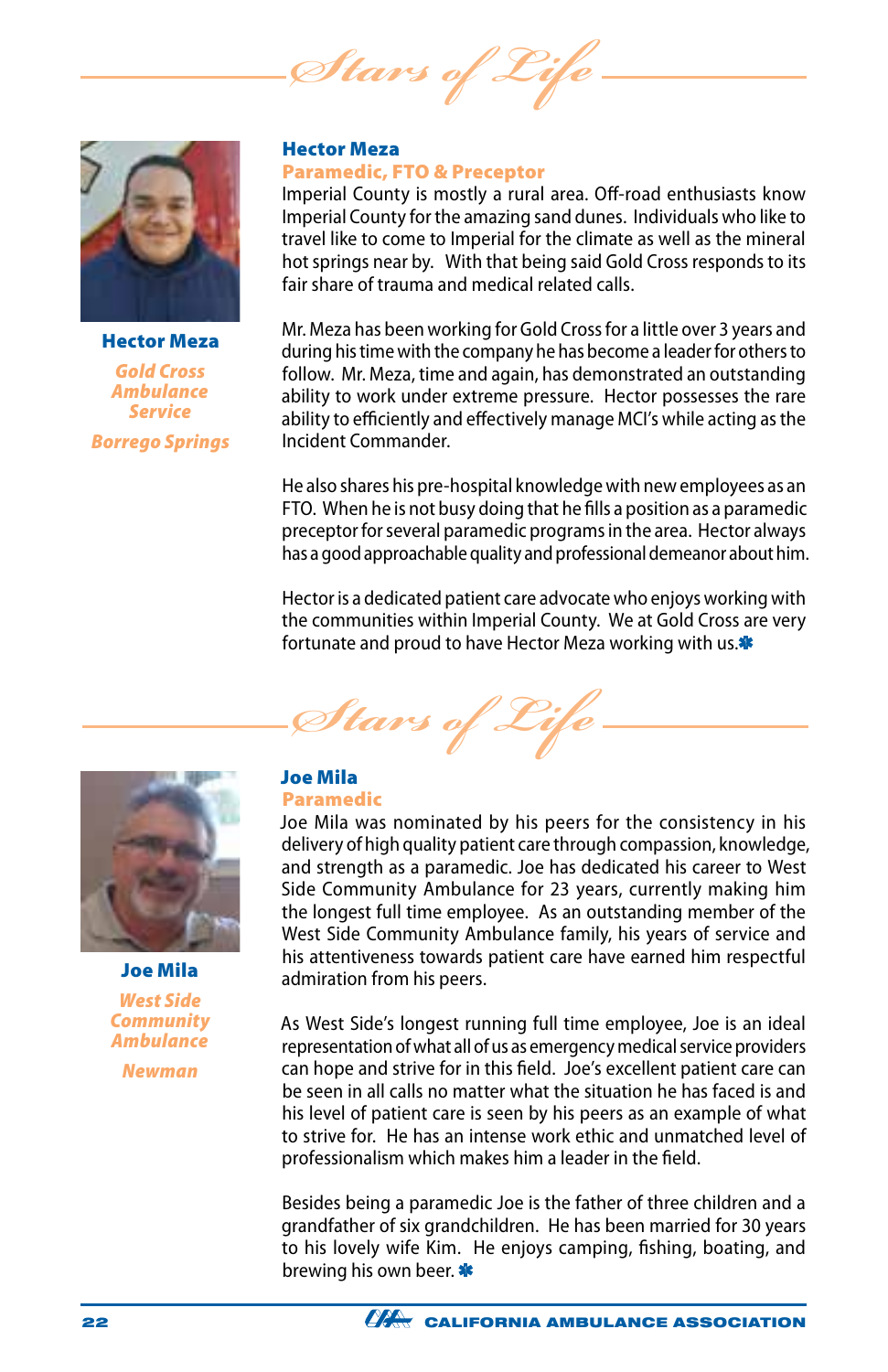Stars of 2



Adrianna Neal *Hall Ambulance Service, Inc. Bakersfield*

#### Adrianna Neal EMT

EMT Adrianna Neal has worked for Hall Ambulance for just one year. She is currently assigned to the Bakersfield 911 system.

On Saturday, January 16, San Juana Bayar was at the Bakersfield Eagles Club celebrating her retirement from county service with friends and family. She had complained of not feeling well earlier in the evening. Just before 8:00 pm she suffered a sudden cardiac arrest. When Paramedic Achterberg and his partners, EMT Adrianna Neal, and EMT trainee Enrique Puente arrived, they found Bakersfield firefighters on scene performing CPR. The AED had shocked twice with no change. CPR continued while the crew deployed their equipment. Paramedic Achterberg defibrillated the patient, completed a successful intubation and started an IV and administered medications. During transport to the emergency department, an organized rhythm returned with pulses and the patient started to breathe on her own. Paramedic Achterberg, EMT Neal, and EMT Puente were awarded the Hall Ambulance Star of Life and now a California Ambulance Association Star of Life for their efforts, which saved a life. \*



Nick Onorato *Gold Cross Ambulance Service San Diego*

#### Nick Onorato

*Stars of* 

#### Paramedic, FTO, and Preceptor

Nick, like some of his fellow Star recipients serves in Imperial County. During his tenure with the company, Nick has been exposed to the same type of call experiences that have been previously mentioned. Mr. Onorato's commitment and dedication to patient care is what he is being recognized for. Mr. Onorato is a dependable, hard working individual, who has the trust, admiration and respect of his peers and supervisors. Nick is one of Gold Cross Ambulance Service's go to guys, he is always willing to jump in and help out. When Nick is engaged in training, he enjoys sharing his knowledge of patient care with new employees. He is conscientious about his training regiment with new hires and he wants to make sure they're well informed and prepared to utilize those skills in the field.

Nick also precepts for several local paramedic training schools. At the completion of training, his trainees express a great deal of gratitude for his patience and instruction. At times, being a preceptor can become a bit overwhelming and with that in mind Mr. Onorato also understands the importance of helping students with their course requirements. His hard work and dedication to the community and organization is an asset.

We are honored to have Nick as a member of our team, the company is a better place with him and his fellow stars in it.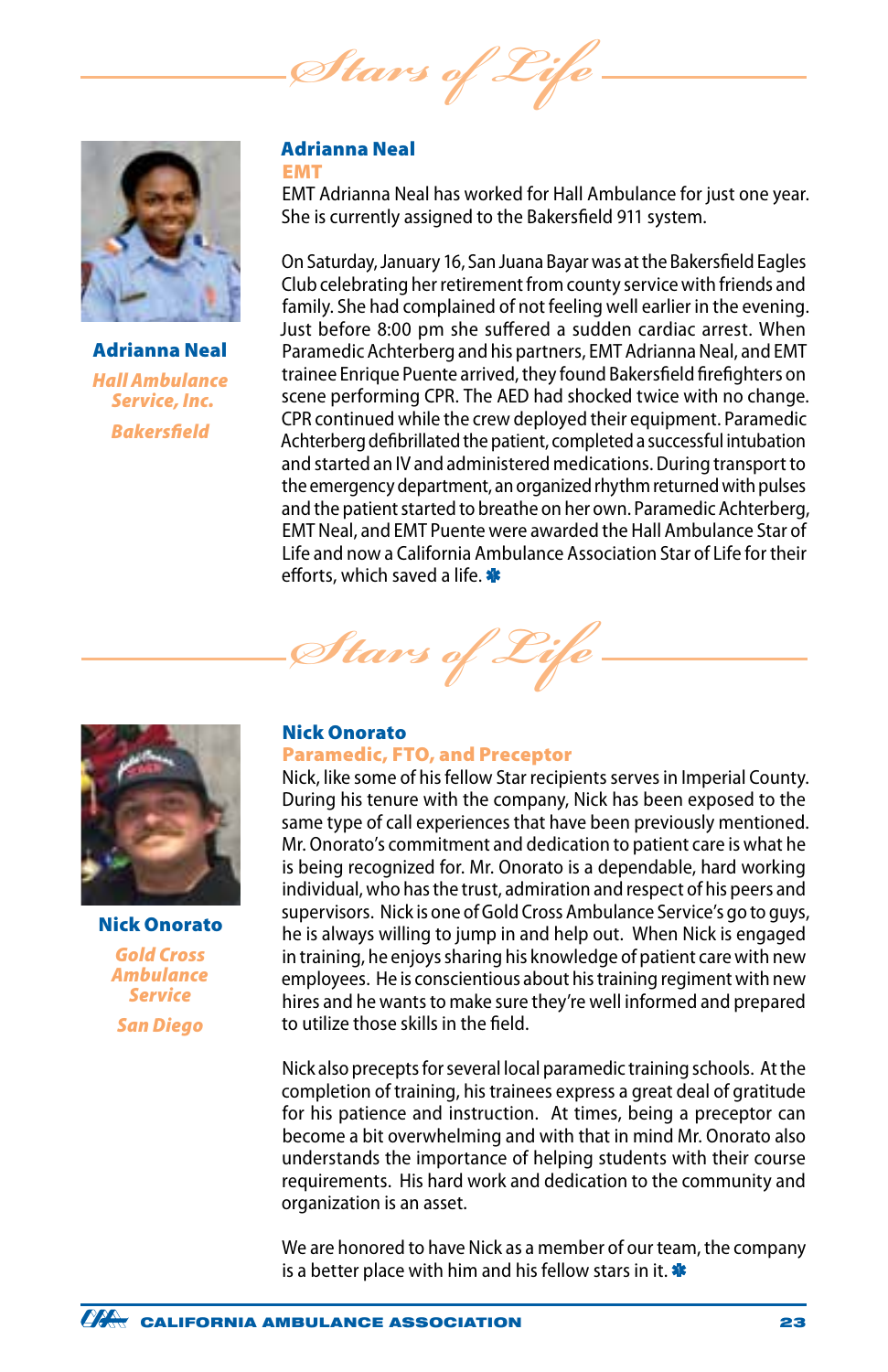Stars of



Taylor Panus *ProTransport-1 Concord*

#### Taylor Panus EMT

Taylor and her partner were transporting a patient westbound on Highway 4 when they approached an overturned vehicle. Once stopped, Taylor rushed to provide assistance to the two individuals involved in the motor vehicle accident while her partner initially stayed with their stable patient. The driver had extricated herself and a bystander helped her toward the ambulance where she received care from Taylor's partner.

Taylor rushed to help the passenger, who was attempting to extricate from his seat through a car window and was bleeding from the head. Taylor placed a cervical collar on the man once he was out of the vehicle, and performed a head-to-toe assessment, taking vitals and monitoring ABC until the fire department arrived to assume care. The duo had seized the opportunity to ensure the safety and well-being through expert emergency care.

Stars of L



Christopher Parks *Hall Ambulance Service, Inc.*

*Bakersfield*

Christopher Parks Paramedic

Paramedic Christopher Parks started his second tenure with Hall Ambulance in September 2014. He is currently assigned to the Wasco station.

On January 18, 2016, Paramedic Parks was at a local hospital offloading a patient. While obtaining patient information, he was approached by the mother of the patient in the next room. She told Chris her baby was not breathing. Chris quickly moved to the patient and found a pulseless, apneic, cyanotic baby. He immediately picked up the baby and started chest compressions while alerting hospital staff of the emergency. He delivered the patient to a resuscitation room where hospital staff assisted with CPR. The child regained pulses, was discharged a few days later and should make a full recovery.

Chris Parks was awarded the Hall Ambulance Star of Life and now a California Ambulance Association Star of Life for his quick reaction that saved a life.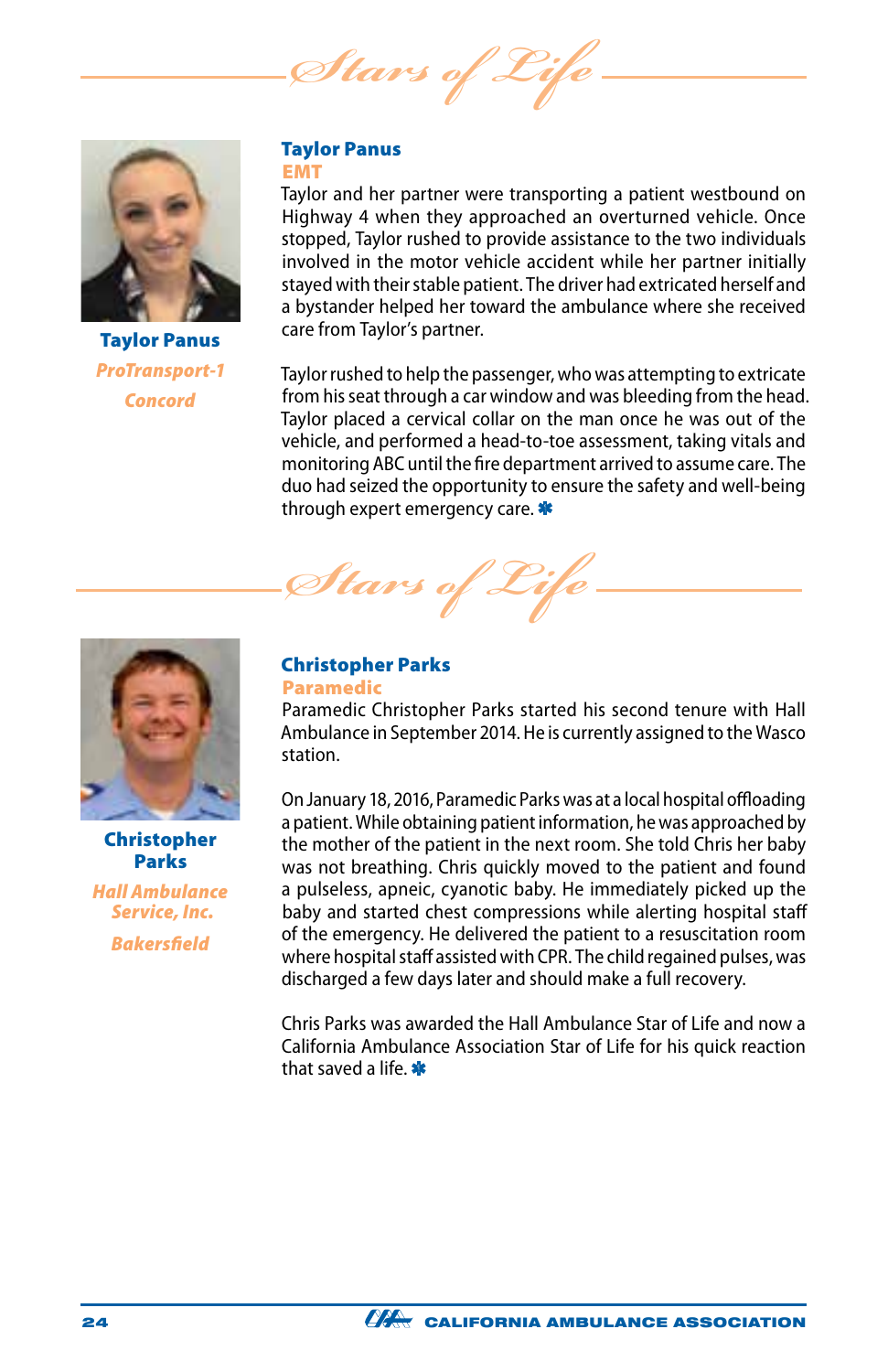*Stars of Life*



Enrique Puente *Hall Ambulance Service, Inc. Bakersfield*

#### Enrique Puente EMT

EMT Enrique Puente is new to EMS and Hall Ambulance. He was hired in December of 2015 and currently staffs a basic life support ambulance in the Bakersfield 911 system.

On Saturday, January 16, San Juana Bayar was at the Bakersfield Eagles Club celebrating her retirement from county service with friends and family. She had complained of not feeling well earlier in the evening. Just before 8:00 pm she suffered a sudden cardiac arrest.

When Paramedic Achterberg and his partners, EMT Adrianna Neal, and EMT trainee Enrique Puente arrived, they found Bakersfield firefighters on scene performing CPR. The AED had shocked twice with no change. CPR continued while the crew deployed their equipment. Paramedic Achterberg defibrillated the patient, completed a successful intubation and started an IV and administered medications.

During transport to the emergency department, an organized rhythm returned with pulses and the patient started to breathe on her own.

Paramedic Achterberg, EMT Neal, and EMT Puente were awarded the Hall Ambulance Star of Life and now a California Ambulance Association Star of Life for their efforts, which saved a life.

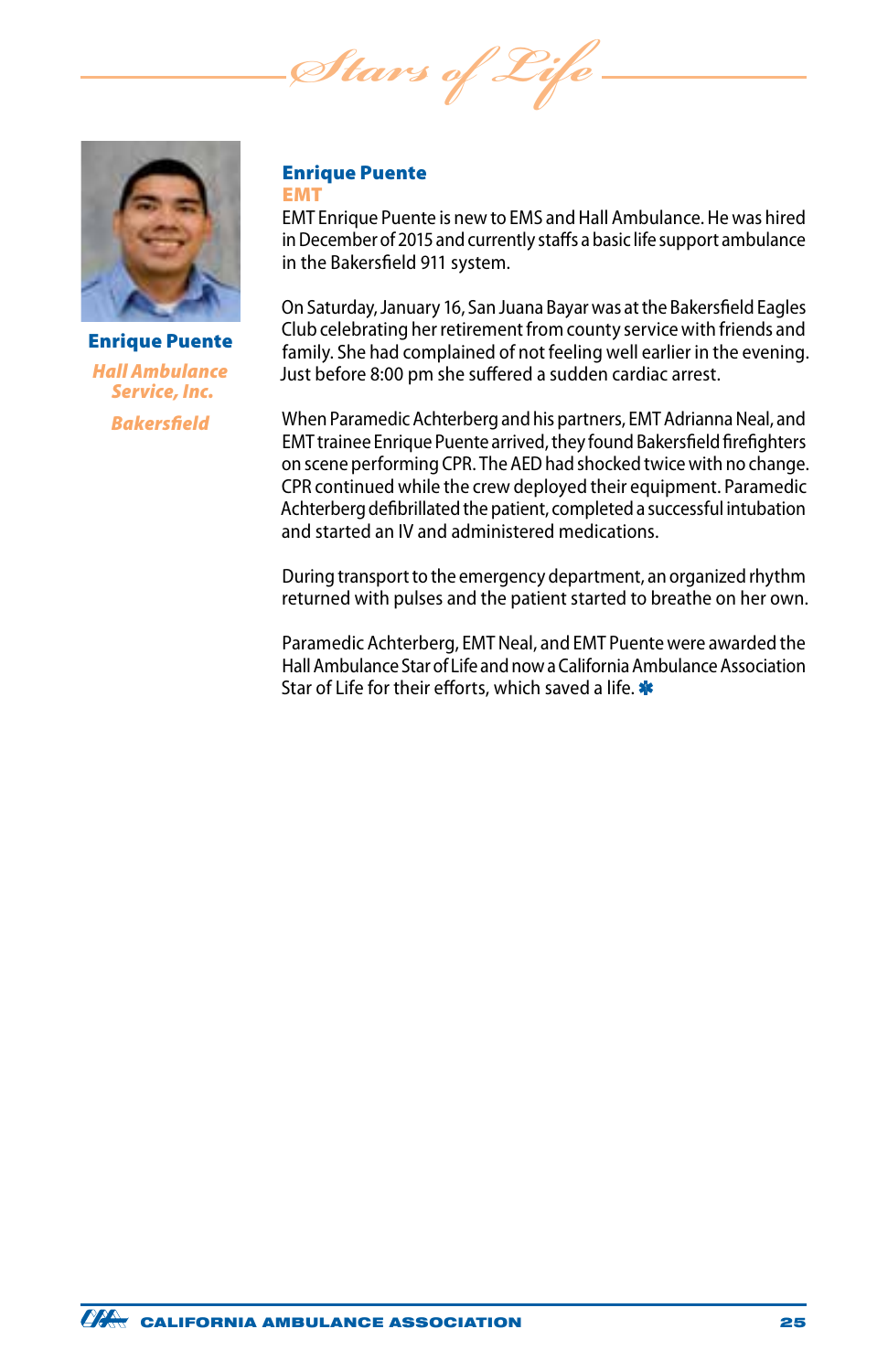*Stars of* 



Steve Shepp *Sierra Medical Services Alliance Lassen*

#### Steve Shepp Operations Supervisor

Steve Shepp has been involved in emergency medical and rescue response for much of his adult life, beginning at age 14 as a lifeguard, and continuing on to his current position as a Mobile Intensive Care Paramedic and Operations Supervisor with SEMSA in Lassen county. He has been involved in many aspects of EMS and rescue.

After lifeguarding for many years and attending San Diego State University as a Geological Sciences major, Steve received his California state EMT certificate in 1999 and maintained it for nine years. During this time, he worked as a professional ski patroller and avalanche mitigation route leader at the Squaw Valley ski area. He maintains that position currently in a part-time position. He has taught the Outdoor Emergency Care program through the National Ski Patrol to the ski patrol at Squaw Valley for the past eight years. Additionally, he is a member of the Squaw Dogs avalanche rescue team which is part of Placer County Search and Rescue, and coordinates with CHP, regional sheriffs, and the Care Flight medical helicopter service.

He obtained his Paramedic license in 2008, attending the REMSA Paramedic program in Reno, and graduating at the top of his class. After working as a paramedic for REMSA in Reno for approximately one year, he obtained his California Paramedic license, and his Mobile Intensive Care Paramedic certification through NorCal EMS, and began to work as a MICP for SEMSA in Lassen county. In 2012, he began working as an Operations Supervisor in the field for SEMSA in Lassen County, and continues to work in that position today.

He holds certifications and licenses in Advanced Cardiac Life Support, Cardio-Pulmonary Resuscitation for the Professional Rescuer, Pediatric Advanced Life Support, International Trauma Life Support, Outdoor Emergency Care Instructor, California Paramedic, NorCal EMS Mobile Intensive Care Paramedic, and Incident Command System 100, 200, and 300. In 2013, he graduated from the Ambulance Service Manager program by Fitch and Associates. This multi-week program covers extensive ambulance service management material, ranging from personnel management techniques, to financial management, to supply techniques, and technology. In May 2012 he received the Susanville Memorial Fund Excellence In Service Award, and an associated certificate of recognition from Senator Ted Gaines for work in Lassen county for SEMSA.

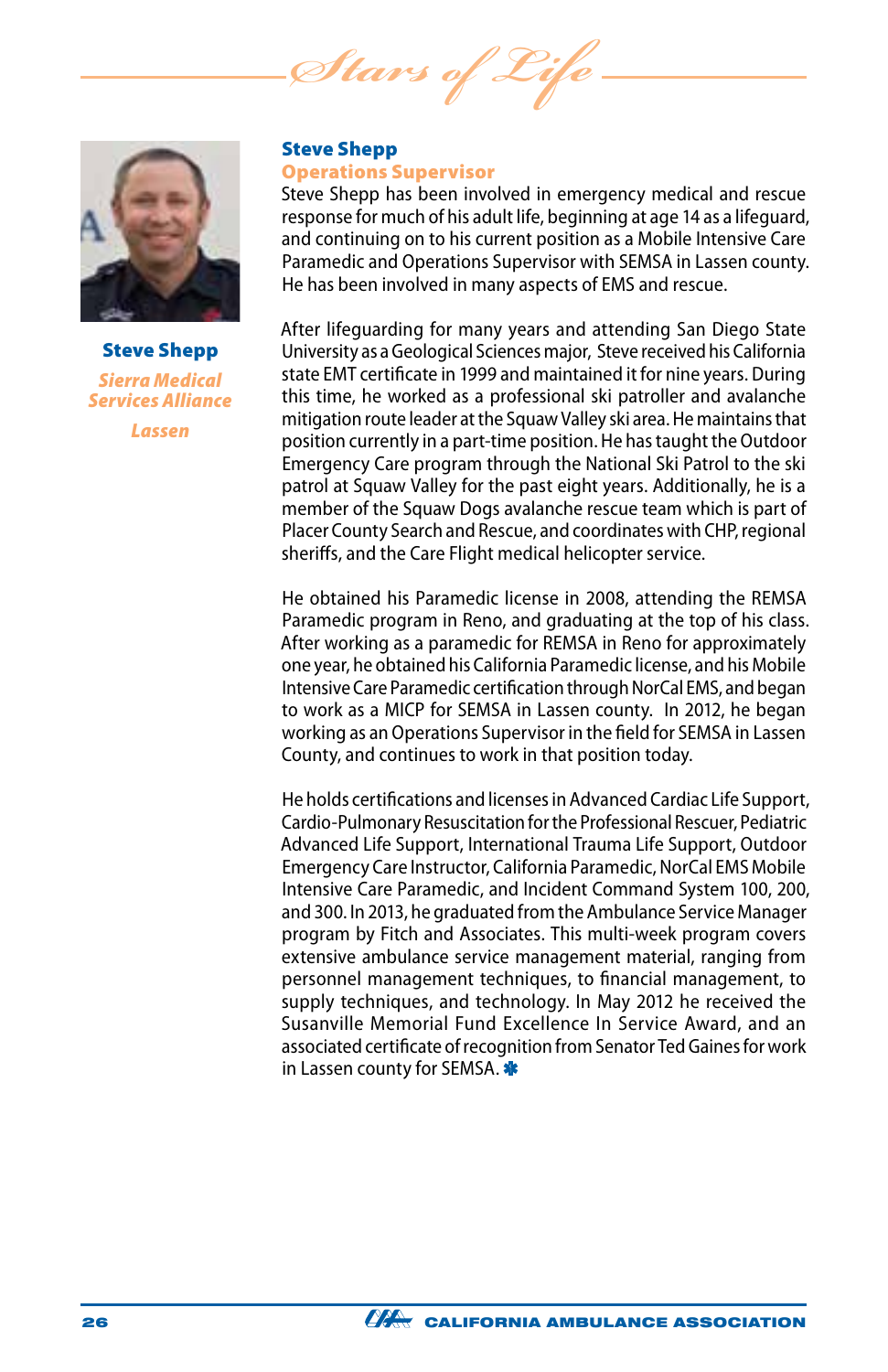Stars of



Krystian Socha *ProTransport-1 Pleasant Hill*

#### Krystian Socha EMT

Krystian and his partner were transporting a patient westbound on Highway 4 when they approached an overturned vehicle. Once stopped, Krystian stayed with his patient as his partner rendered care to the two individuals involved in the motor vehicle accident. Since his patient was stable, Krystian opened the side doors to the ambulance and put a stair chair near in order to monitor the patient as well as render care to an individual involved in the wreck who needed help. With the assistance of two bystanders, Krystian performed a threeman sit pick onto the stair chair so he could assess a woman involved in the accident. He conducted a rapid head-to-toe assessment, put on a cervical collar, and proceeded with assessments, reassuring the woman she would be okay. Her A&O status began improving and then the fire department arrived at the scene to take control of patient care. The duo had seized the opportunity to ensure the safety and well-being through expert emergency care.

*Stars of Life*



Mike Swenson *Riggs Ambulance Service Merced*

#### Mike Swenson EMT

Mike Swenson is a Riggs Ambulance Service Star of Life. Mike was nominated by his peers for being a very dependable and trustworthy partner in Emergency Medical Services. Recently he was praised for his assistance in the welfare of a patient whose life was in danger on a highway. He was able to safely calm down the patient who displayed erratic behavior and prevented the theft of a CHP vehicle on scene. Mike is a humble individual who is committed to serving the residents of Merced County in any way he can. He does an exceptional job on a daily basis and displays great patience with his co-workers and patients. Mike is an extraordinary EMT and Riggs is proud to honor him as a Star of Life.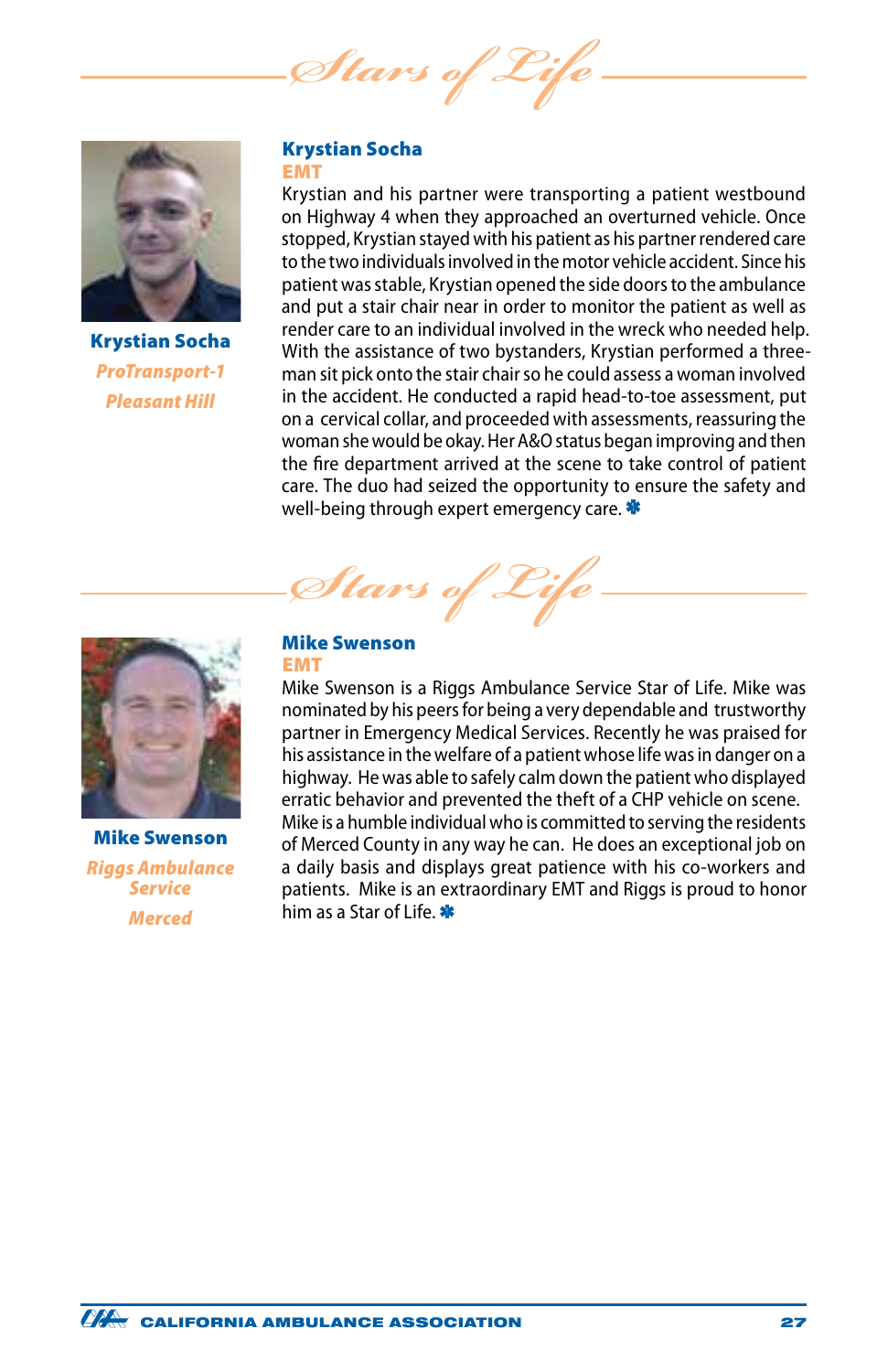*Stars of* 



Allen Swerdfeger *Hall Ambulance Service, Inc. Bakersfield*

#### Allen Swerdfeger EMT

EMT Allen Swerdfeger enrolled in the Hall Ambulance EMT Academy in 2008. After working in the Bakersfield 911 system for several years, he transferred to the Hall Critical Care Transport team. In 2015, he returned to Ambulance operations and currently serves in the mountain community of Tehachapi.

On September 9, 2015 at 1756, Paramedic Gonzcar, and EMT Swerdfeger were dispatched in Tehachapi for choking. The crew arrived on scene at 1759. The crew entered the home to find a 75-year-old female choking, cyanotic, with agonal respirations and a weak pulse.

The Heimlich Maneuver was attempted without success. An attempt to visualize the obstruction was not successful. Cyanosis worsened and the patient lost pulses. CPR was initiated. Another attempt was made to visualize the obstruction. This time, Paramedic Gonzcar was able to clear the airway. CPR continued during transport to the hospital. During the transport, skin signs improved and the patient started to bite down on the oral airway. Shortly after arrival at the Emergency Department, the patient was sitting up in bed able to share her story with the crew.

Paramedic Gonzcar and EMT Swerdfeger were awarded the Hall Ambulance Start of Life and now the California Ambulance Association Star of Life for their quick response and actions, which led to a life being saved.

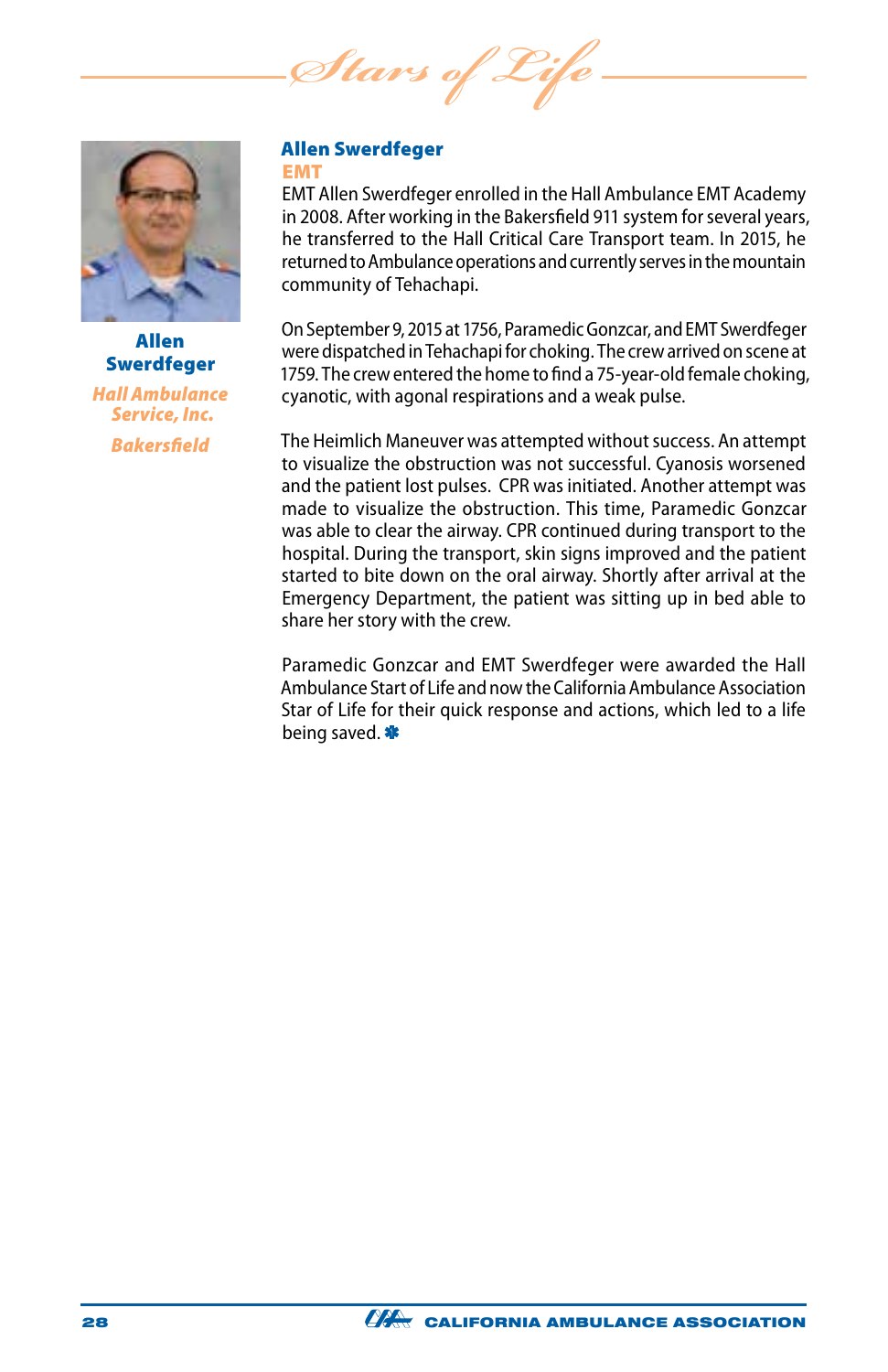*Stars of* 



Sean Tinnish *Hall Ambulance Service, Inc.*

*Bakersfield*

#### Sean Tinnish EMT

2015 Hall Ambulance Emergency Medical Technician of the Year EMT Tinnish is relatively new to Hall Ambulance, starting his career in September 2014. He currently serves on an advanced life support ambulance in the Bakersfield 911 system.

EMT Tinnish was awarded the 2015 Hall Ambulance EMT of the Year Award in recognition of his outstanding efforts to meet or exceed operational benchmarks. Each EMT was evaluated based on patient satisfaction, response times, hospital off load times, total calls completed, attendance, quality assurance ratings, and willingness to grow.

EMT Tinnish distinguished himself by being at the top or near the top of all statistical categories. His EMT of the Year award includes a nomination as a California Ambulance Association Star of Life.

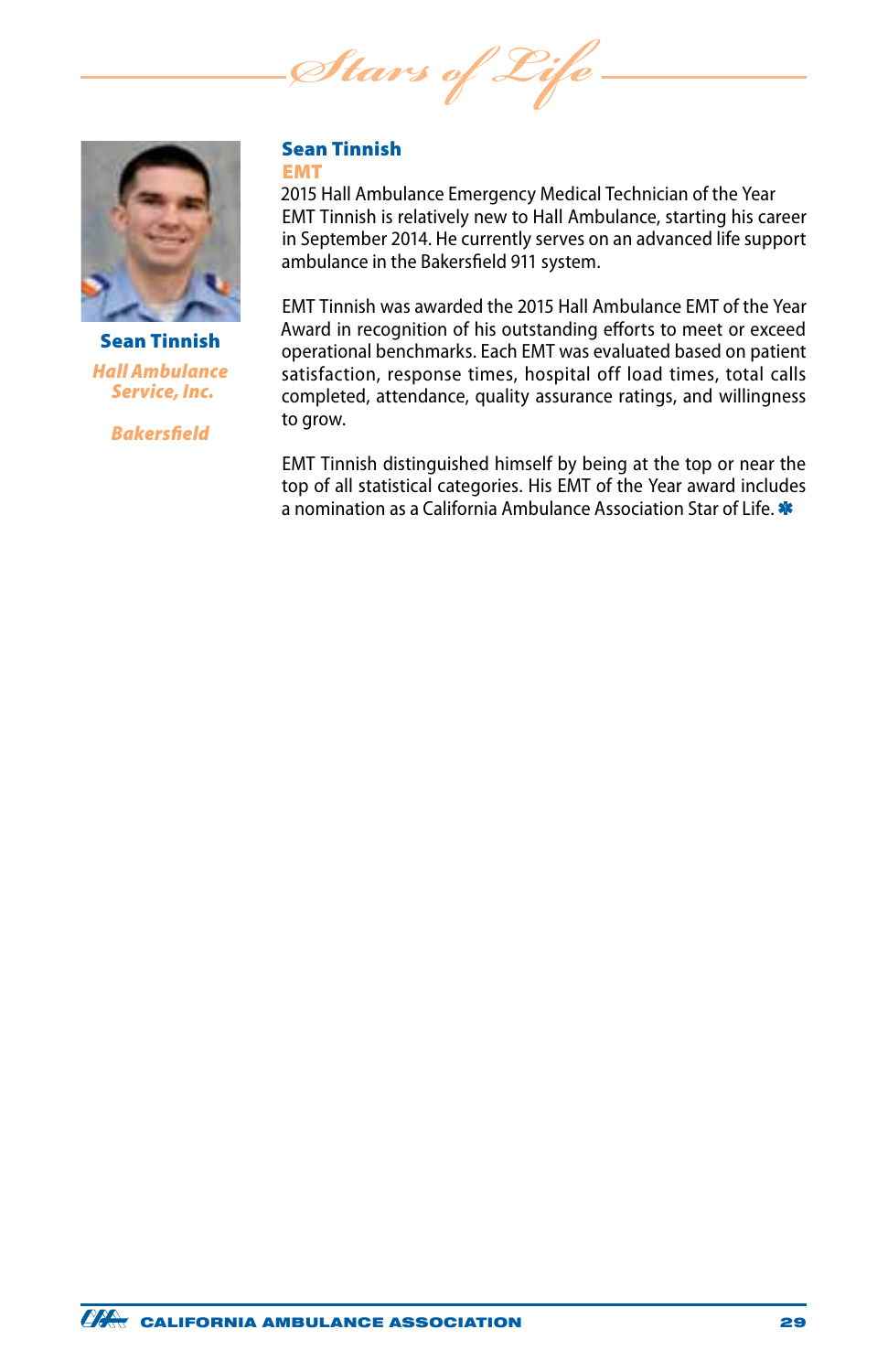*Stars of Life*



Tina VanHouten

*Escalon Community Ambulance*

*Escalon*

#### Tina VanHouten Lead Paramedic

Tina Van Houten began her EMS Career as a volunteer with Escalon Community Ambulance in 1985. Tina volunteered for twelve hour shifts several times a week. In 1987 the ECA Board of Directors asked Tina if she would volunteer to enroll in the Paramedic program hosted in San Joaquin County. Tina took a year out her life to go to school, while being a wife and mother to two young sons and continued to fill her shifts for ECA. In 1989 she was hired as the second "full time" employee. Unlike larger institutions, ECA is a small rural service and all staff wear many hats. Tina is the point of contact for ECA's membership program, organizing and managing its day to day operations, as well as multiple other office related duties and community CPR instruction. Tina has a talent for organization, and when tasked with any project, completes it (without fail). Tina juggles all her responsibilities and responds to daily emergencies during her seventy-two hour a week schedule. Tina is a respected, seasoned paramedic who can switch gears many times a day, leave her office, manage catastrophic situations, return, and do it all without a single change in demeanor or a hair out of place! She strives for excellent clinical care and demonstrates a deep concern for her patients. EMS providers make many sacrifices for their chosen work, and we must not forget that their families do also. That is why we have invited them to celebrate this recognition with Tina. Tina is known around the station as Mama T. She provides a steady hand to her EMS colleagues, and has always stood for strong principles, bringing great credit to the profession of EMS.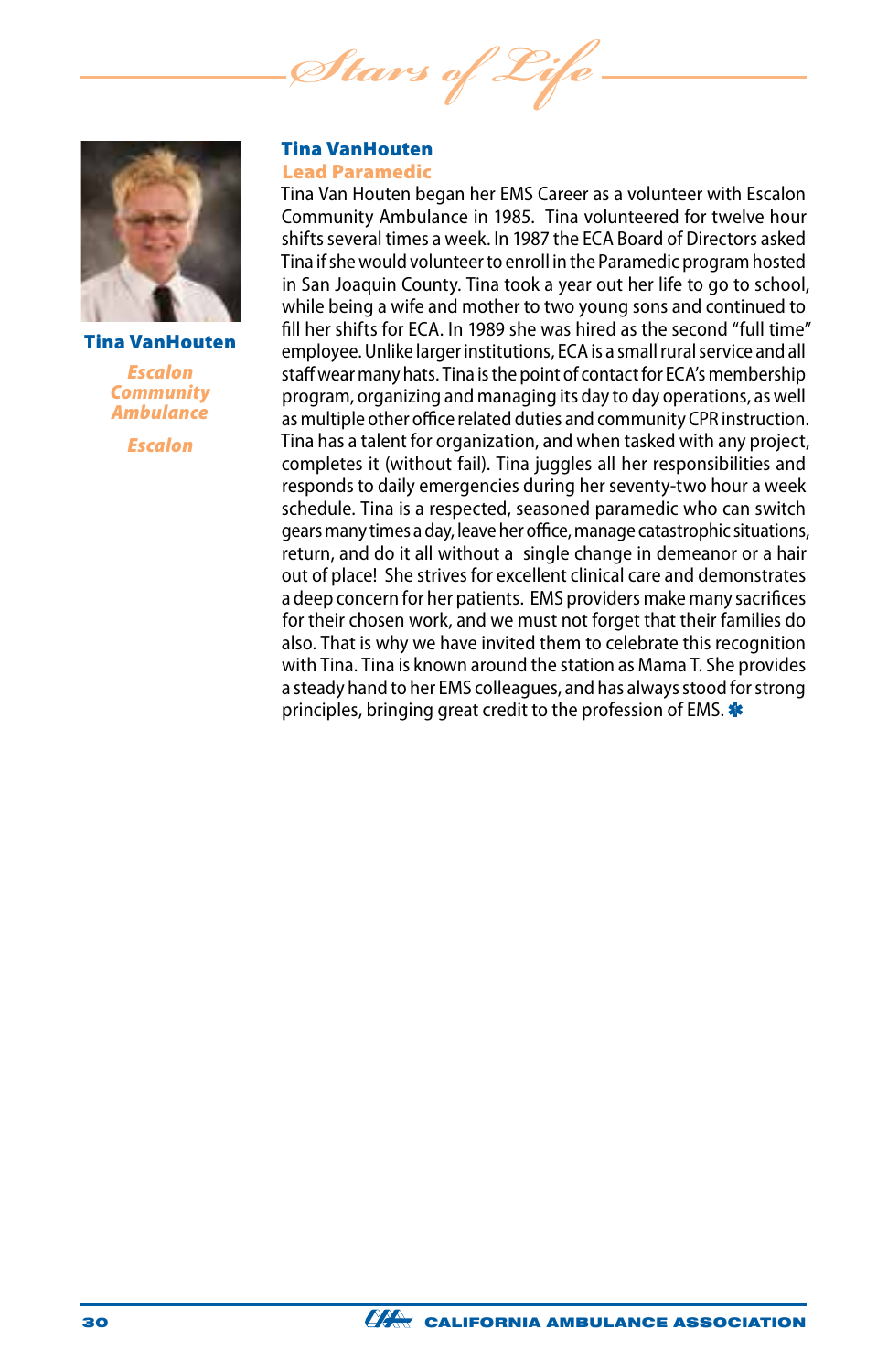*Stars of Life*



Michael Wright *ProTransport-1 Cameron Park*

#### Michael Wright Paramedic

Michael and his partner were dispatched Code 3 to a patient at a skilled nursing facility exhibiting an altered level of consciousness. Their assessment showed the unresponsive, hot-to-the-touch patient was critical. She was hypotensive, with blood pressure at 60/40, and tachycardic, with a heart rate of 140. After safely moving the patient to their ambulance, the crew got IV access and quickly began to initiate a fluid bolus before getting a blood sugar reading of 400. They decided DKA was also a concern for the patient due to breathing patterns in conjunction with the blood sugar reading, and headed to the closest ER. Upon arrival, the duo transferred care and gave a report to the receiving nurse and physician, who thanked them for their thorough assessments and performance of interventions. Teamwork was evident throughout their essential response, and each rests assured knowing their decisive interventions and detailed, focused assessments helped bring their patient closer to the definitive care she required. \*

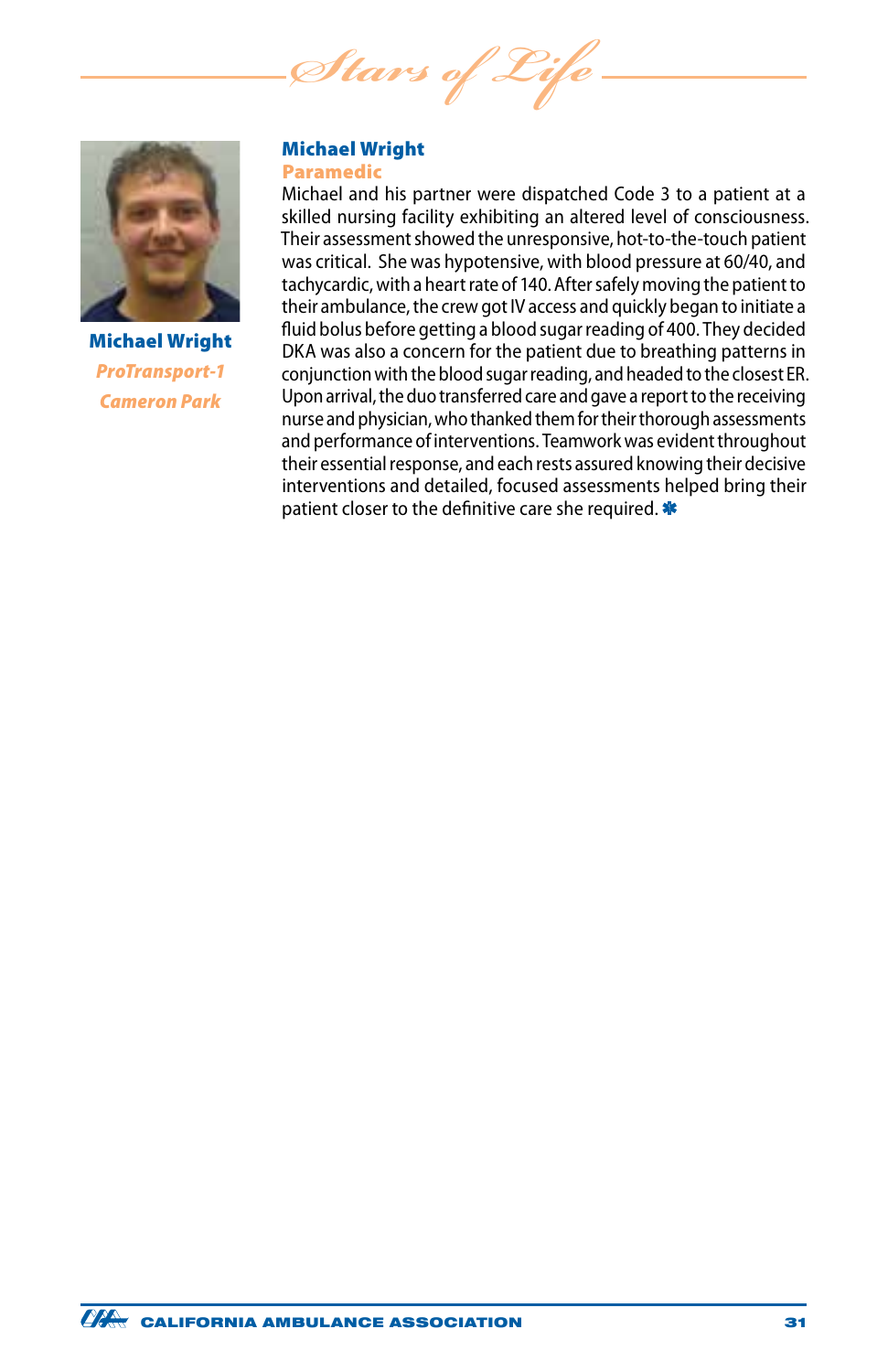*Stars of Life*



#### Joel Ybarra

*Schaefer Ambulance Service Ontario*

#### Joel Ybarra EMT, FTO

Mr. Ybarra is one of the newest Stars in our organization. Joel works in the Eastern part of Los Angeles County, specifically the City of Pomona and surrounding cities. Pomona has a history of being a violent town where stabbings, shootings and motor vehicle accidents are a daily occurrence. Joel has shown his ability to critically think and respond appropriately when confronted with difficult situations.

Joel is being recognized for his commitment to the community he serves as well as his dedication to Cole-Schaefer. Mr. Ybarra has been with the company for a little over 2 years and has taken on additional responsibilities as an FTO. While training, Joel incorporates training tactics he received as a US Army reservist. Those tools add to the training experience for the new employees. Joel takes great pride in his work and shares that with his trainees as well as his peers. His dedication, hard work and enthusiasm are characteristics that are a valuable contribution to the industry and community.

We are proud to have Mr. Ybarra working with us and we are confident he will continue to make great contributions to the communities he serves.

Stars of



Rick Zavala *American Ambulance Fresno*

#### Rick Zavala Paramedic

Rick Zavala was selected by his peers as Paramedic of the Year in 2015 for Fresno County Operations.

Rick started working in the restaurant industry as a dishwasher and busboy before managing the busboys and lastly becoming a bartender. The customer service skills he learned were very useful in his new profession, EMS. Rick started his career at American Ambulance in 1995 as a Support Services Technician, inventorying and cleaning ambulances. Rick became an EMT in 1996 and a Paramedic in 2000. Rick is also a Paramedic Preceptor and oversees the development of new Paramedic Students during their internship.

Rick loves his job. He loves working with people and solving their problems. These are skills he learned as a bartender. He is also described by his peers as a people-person.

Rick loves golf which he describes as "very therapeutic." He is an active member of his church and enjoys helping with social events including their food drives, clothing drives, summer bible school and working at their "adopted" city park in a challenged neighborhood. Rick has been married to his wife Jennifer for 13 years and has a daughter, Riley, who is nine years old.